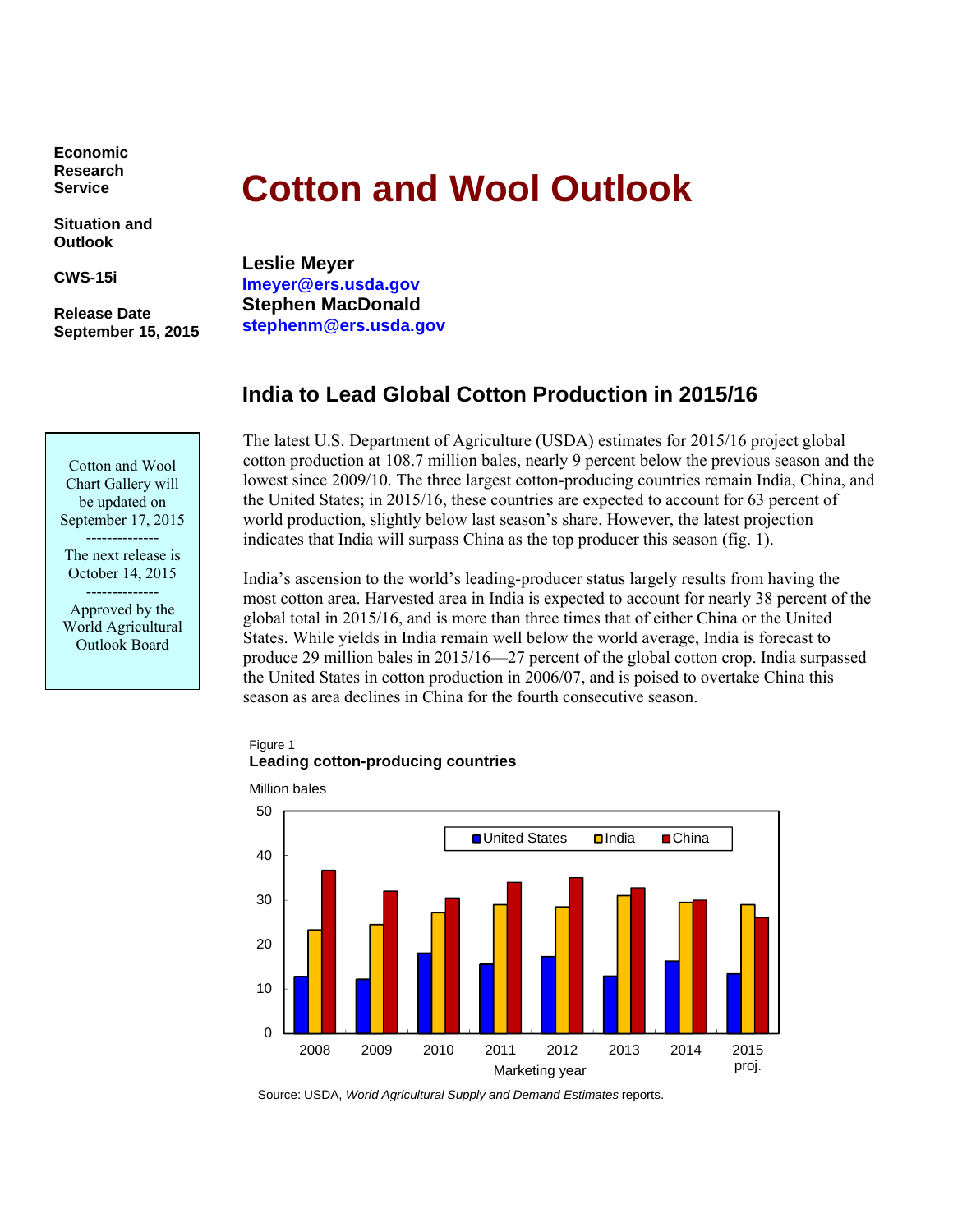# *2015 U.S. Cotton Crop Estimate Higher in September*

According to USDA's September *Crop Production* report, the 2015 U.S. cotton crop is forecast at 13.4 million bales, 346,000 bales above last month's forecast but 2.9 million bales below 2014's production. September's projection is a 2.6-percent increase from August, resulting from an expected increase in harvested area which was partially offset by a lower yield.

Total 2015 U.S. cotton planted area was reduced nearly 4 percent in September based on acreage reported to USDA's Farm Service Agency (FSA). Planted area was estimated at about 8.6 million acres by the National Agricultural Statistics Service (NASS), while harvested area was forecast at 8.2 million acres—up from the 7.9-million-acre forecast in August. As a result, abandonment is projected at 4.5 percent, compared with 15 percent in 2014. The national yield is projected at 789 pounds per harvested acre, 49 pounds below 2014 and the lowest since a similar yield was recorded in 2011. For current production estimates by State, see table 10.

U.S. upland production is forecast at approximately 13 million bales, 17.5 percent below the 2014 crop and 2.4 million bales below the 5-year average. During the previous 20 years, the September upland cotton forecast was below the final estimate 11 times and above it 9 times. Past differences between the September forecast and the final upland estimate indicate that chances are two out of three that 2015 production will range between 12.1 and 13.8 million bales.

Compared with last season, 2015 upland cotton production is lower in each region of the Cotton Belt (fig. 2). Even with an increase in the September forecast, the Southwest upland crop is still projected below 2014. At 6.1 million bales, the 2015 crop is only 400,000 bales below a year ago despite the lowest Southwest planted area since 1989. Beneficial rainfall this growing season has kept abandonment expectations low; abandonment for the Southwest is estimated at only 6 percent,

#### Figure 2 **U.S. regional upland cotton production**





Source: USDA, *Crop Production* reports.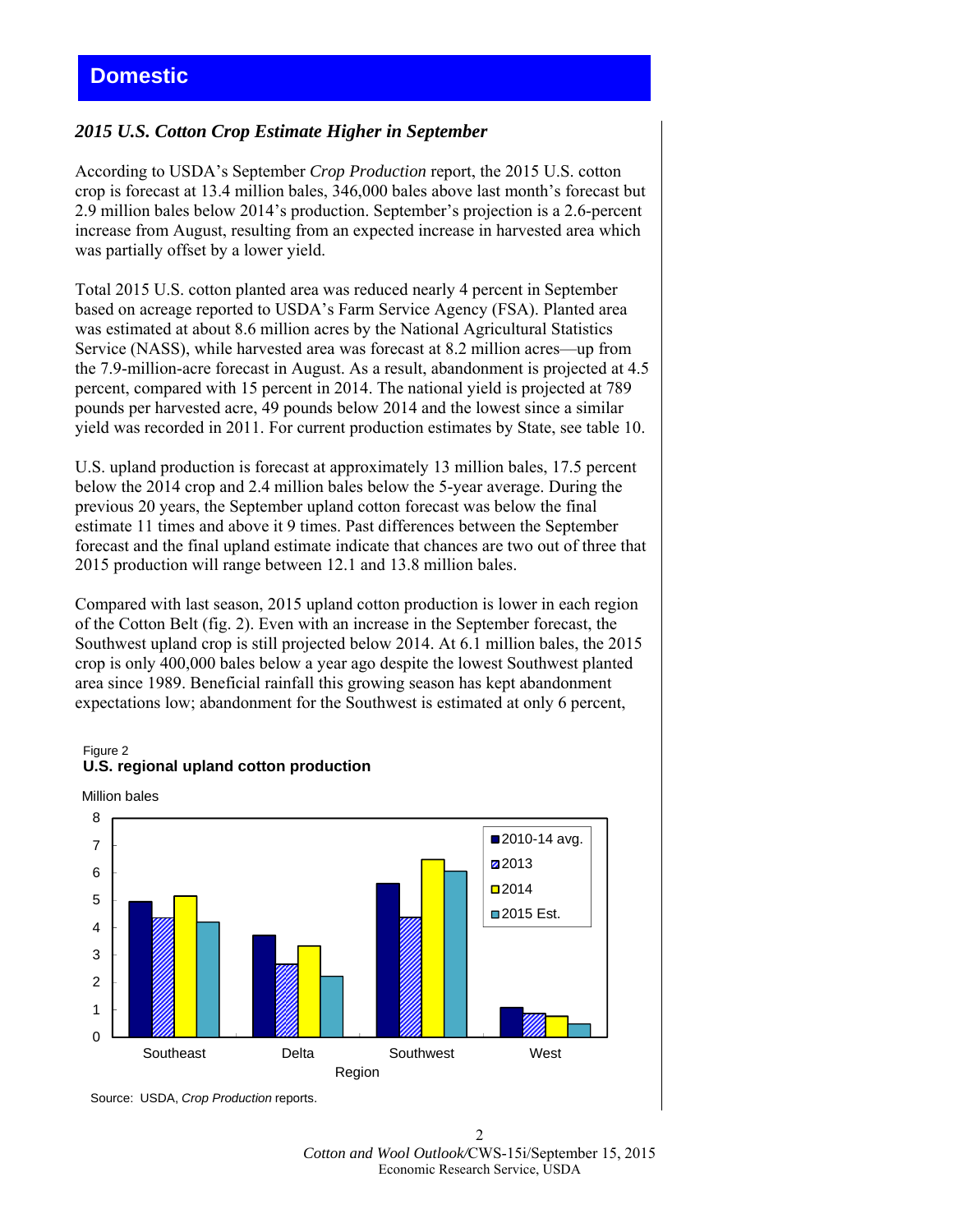compared with the 5-year average of 36 percent. As a result, harvested area is projected near that of last season while yield is estimated at 618 pounds per harvested acre, compared with the 5-year average of 642 pounds.

In the Southeast, cotton production is forecast at 4.2 million bales in 2015, 1 million bales below last season. While 2015 area—2.2 million acres—is at its lowest since 2009, the Southeast yield of 917 pounds per harvested acre is the third highest on record. In the Delta, the 2015 cotton crop is only expected to reach 2.2 million bales, the smallest output since 1983. Favorable alternatives reduced cotton area by one-third in 2015 to less than 1 million acres, a record low. Meanwhile, the region's yield—1,131 pounds per harvested acre—is forecast to reach a record for the fourth consecutive season.

In the West, the upland crop is projected at 490,000 bales, 36 percent below 2014, as area declines for the fourth year in a row. The 2015 yield is forecast at 1,479 pounds per harvested acre, below 2014's record but near the 5-year average. The extra-long staple (ELS) crop remains concentrated in the West, where over 90 percent of the ELS production is grown. Lower area and yield in 2015 are forecast to result in a total ELS crop of 451,000 bales, compared with 566,000 bales in 2014.

U.S. cotton crop development continues to lag last season and the 5-year average. As of September 13th, 46 percent of the area had bolls opening, compared with 49 percent a year ago and the 2010-14 average of 51 percent. In contrast, U.S. cotton crop conditions remain above the last several seasons (fig. 3). As of September 13th, 52 percent of the 2015 crop area was rated "good" or "excellent," compared with 49 percent last year, while 13 percent was rated "poor" or "very poor," compared with 18 percent a year ago.

## Figure 3 **U.S. cotton crop conditions**

Index (3=fair and 4=good)



Source: USDA, *Crop Progress* reports.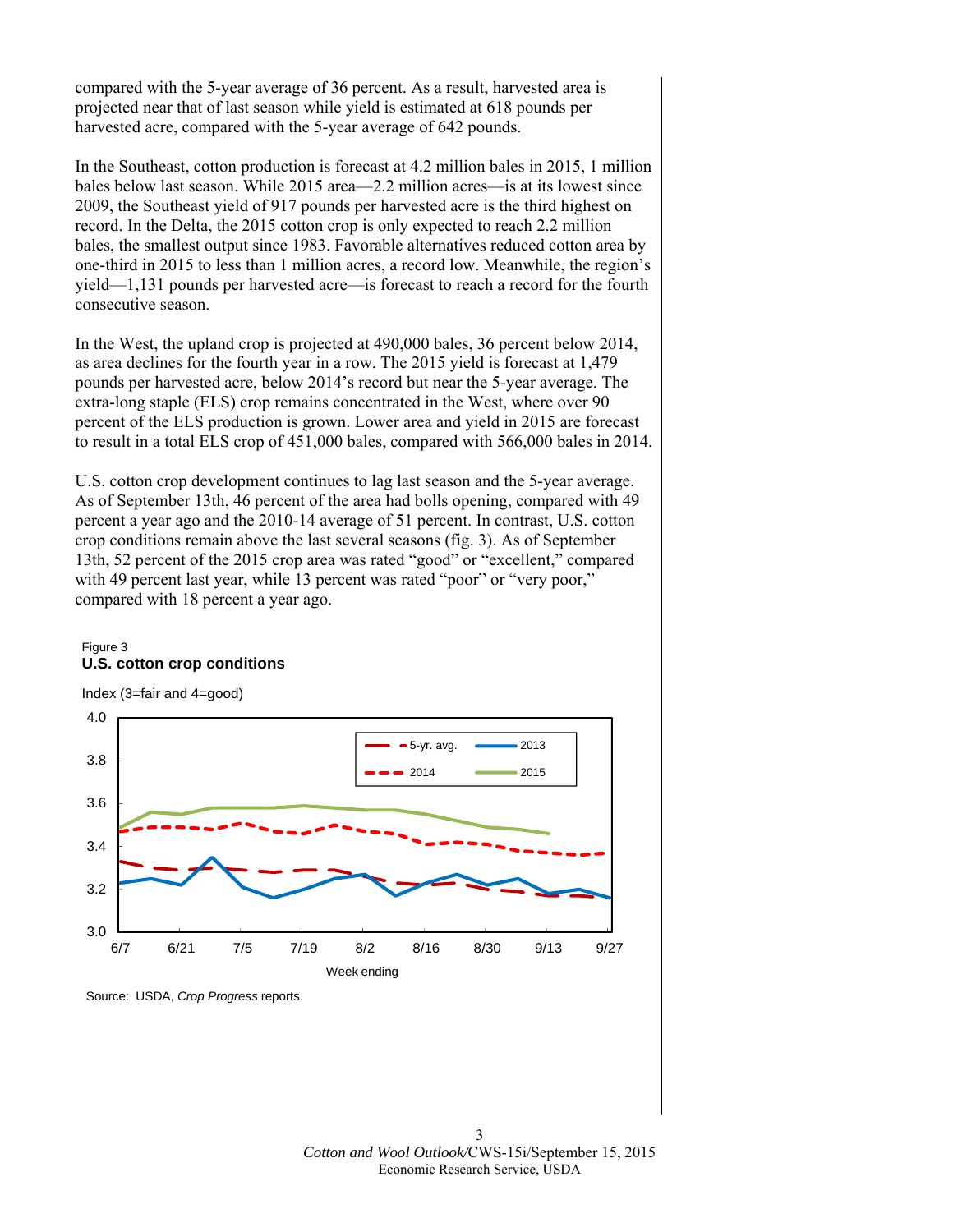# *Demand, Stock, and Price Estimates Revised*

The 2015/16 U.S. cotton export forecast was raised slightly this month as a result of the larger U.S. crop and the expected competitiveness of U.S. cotton this season. U.S. cotton exports are projected at 10.2 million bales, 200,000 bales above the August forecast but still the lowest export estimate since 2000/01. As a share of world trade, U.S. cotton exports are projected to account for about 30 percent of global shipments in 2015/16, a share that is between that of 2013/14 and 2014/15. U.S. cotton mill use in 2015/16 is forecast at 3.7 million bales, unchanged from last month but 3.5 percent above the revised 2014/15 estimate.

U.S. 2015/16 cotton ending stocks are now projected at 3.2 million bales, 500,000 bales below last season's estimate. The expected stocks-to-use ratio of 23 percent at season's end is slightly below 2014/15's 25 percent. Based on the current supply and demand estimates, the 2015/16 upland cotton farm price is forecast to range between 56 cents and 68 cents per pound. The midpoint of 62 cents per pound is slightly above last season's estimate of 60.5 cents per pound. The final 2014/15 farm price will be released in October.

For 2014/15, demand estimates were revised up slightly in September to reflect final data. U.S. exports were adjusted to 11.25 million bales, nearly 7 percent above 2013/14. Cotton mill use reached about 3.6 million bales in 2014/15, marginally above the previous season. Based on the supply and demand estimates and stocks data collected by FSA and NASS, U.S. cotton ending stocks for 2014/15 are estimated at 3.7 million bales. For more details on the calculation of 2014/15 ending stocks, see the Highlight section in this report.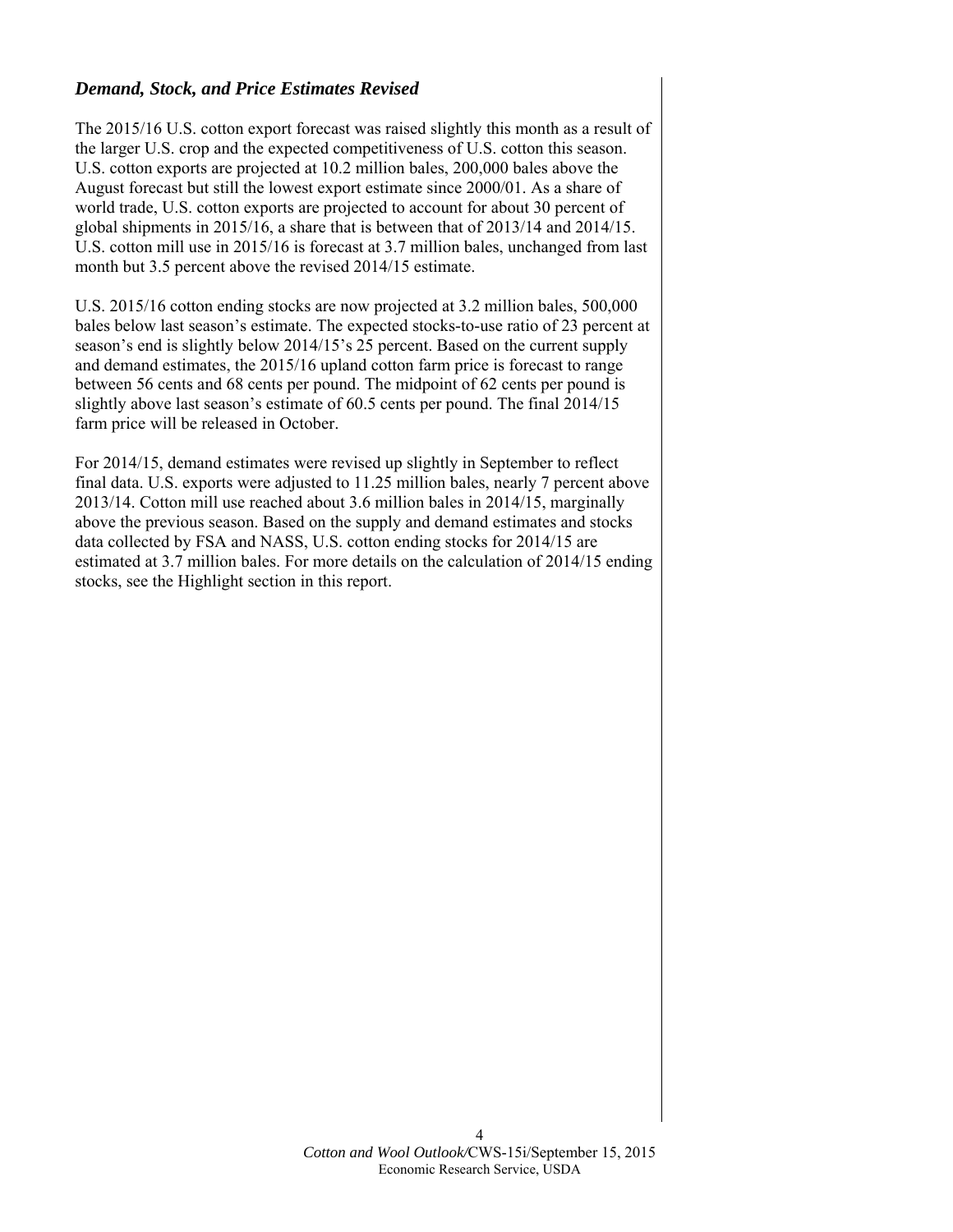# **International Outlook**

# *World Cotton Production Lowest in 6 Years*

World cotton production in 2015/16 is projected at 108.7 million bales, marginally below last month's projection but nearly 9 percent below 2014/15's crop of 118.9 million bales. Global production is forecast to decrease for the fourth consecutive season and is 15 percent (18.7 million bales) below 2011/12's record.

Global harvested area in 2015/16 is expected to decrease 7.5 percent—at 31.3 million hectares (77.3 million acres)—largely due to area declines in India, China, and the United States. For India, cotton area in 2015/16 is projected 7 percent below 2014/15's record of 12.7 million hectares; last season's late monsoon benefited cotton because it had a later planting window than the alternative crops. In 2015/16, India's cotton area is projected at 11.8 million hectares, one of the lowest of the last 5 years. However, a rebound in yield to 535 kg/hectare will keep the crop near 29 million bales, slightly below 2014/15.

In China, 2015/16 cotton area is forecast at 3.6 million hectares, 18 percent below a year ago and the fourth consecutive decrease. Fewer incentives to plant cotton continue to reduce production there despite area moving to the higher yielding Xinjiang region. Although a record yield (1,562 kg/hectare) is forecast in 2015/16, China's production is projected at only 26 million bales, 4 million bales below 2014/15 and the lowest crop estimate since 2003/04.

For Pakistan, the cotton crop is estimated at 10 million bales in 2015/16, about 6 percent below the previous season due to reductions in both area and yield; however, the crop remains one of the highest of the last decade.

## *Global Cotton Consumption Expands for Fourth Consecutive Season*

World cotton consumption in 2015/16 is projected at 113.4 million bales, an increase of less than 2 percent from last season. Although rising slowly since 2011/12, global cotton mill use has been limited by competition for fiber share in many apparel products; world cotton consumption reached a record 124 million bales in 2006/07.

The top four cotton-spinning countries—China, India, Pakistan, and Turkey—are expected to account for a combined 68 percent of global cotton mill use in 2015/16, similar to last season but slightly below the 2011-13 season average (fig. 4). For China, stable mill use of 34 million bales is forecast to reduce its share as total consumption expands slightly; the share is forecast at 30 percent, compared with China's 2011-13 season average of nearly 34 percent. In contrast, India's share is projected to increase once again in 2015/16; with a share near 23 percent, India's mill use—forecast at 25.7 million bales in 2015/16—has benefited from the country's recent textile export growth. Meanwhile, Pakistan and Turkey have seen their respective shares of global mill use stabilize in recent years despite rising mill use. Pakistan is projected to consume 10.8 million bales of cotton and account for 9.5 percent of global mill use in 2015/16, while Turkey is forecast to use 6.4 million bales, or 5.6 percent of world use.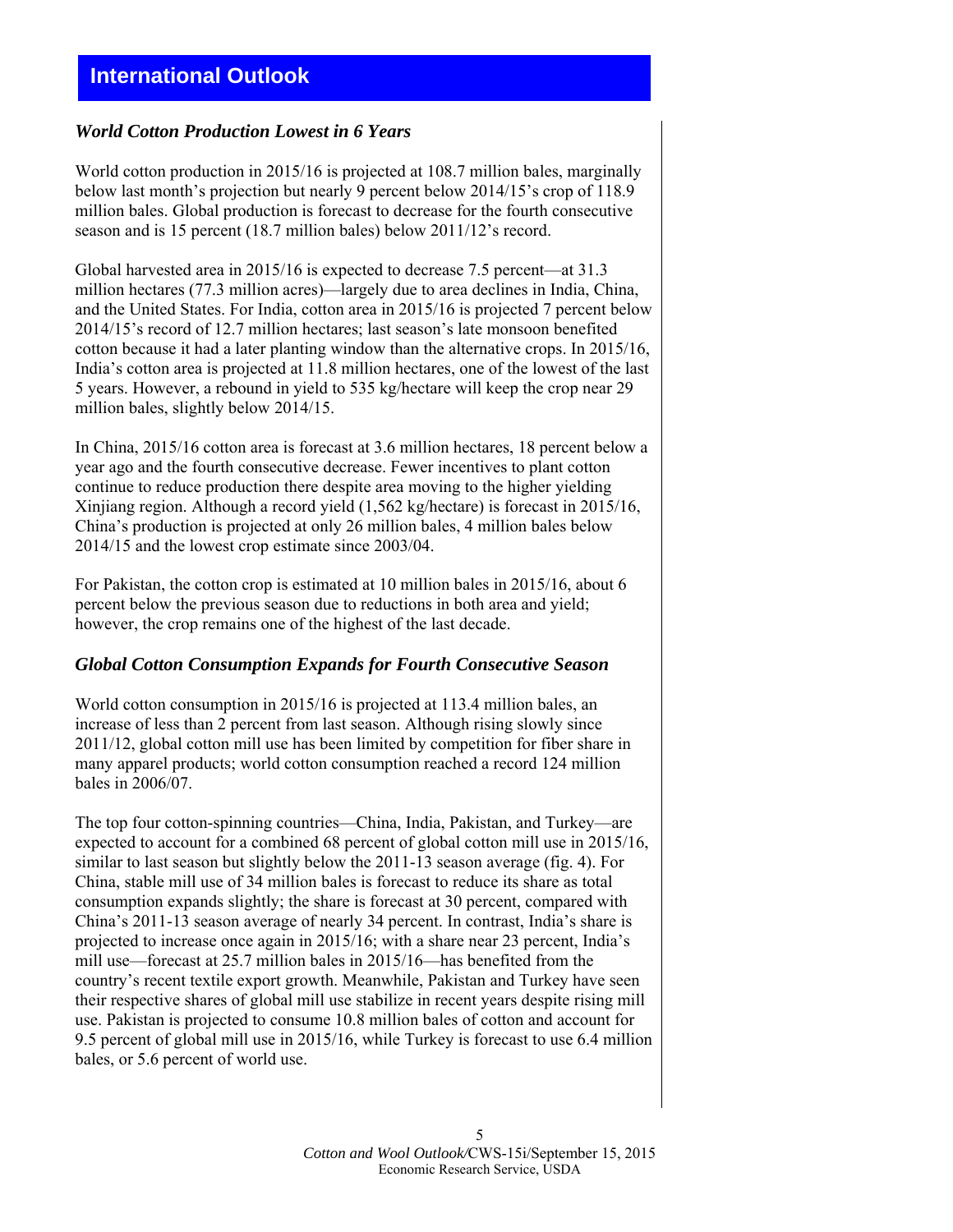#### Figure 4 **Share of total cotton consumption by major spinner**

Percent



Source: USDA, *World Agricultural Supply and Demand Estimates* reports.

During the past several seasons, relatively high domestic cotton prices in China have led to an expansion of cotton yarn imports that has supplanted domestic spinning there. In 2014/15, China's cotton yarn imports reached the equivalent of 9.7 million bales of raw cotton, 1.1 million bale-equivalents above 2013/14 and double the yarn imports of 2011/12. India, Pakistan, and Vietnam have benefited considerably from China's recent yarn imports as illustrated by their recent expansion (fig. 5). If domestic cotton spinning in China remains flat or declines further in 2015/16, yarn exports to China will likely continue to see additional growth. In addition to India, Pakistan, and Vietnam, other countries may also benefit with increased cotton mill use.

# *World Cotton Trade Reduced in 2015/16*

Global cotton trade is projected at 34.3 million bales in 2015/16, 3 percent below last season and 26 percent below the record of 46.4 million bales set in 2012/13. The lower trade estimate is mainly due to the projected decline in raw cotton imports by China this season as the Government is expected to limit imports. However, several other importers are expected to purchase more cotton in 2015/16, including Vietnam, Pakistan, Bangladesh, and Turkey.

With reduced world import demand in 2015/16, increased competition will likely develop for the major exporters. Shipments from the United States are forecast to decrease 1 million bales as a result of both lower exportable supplies and the reduction in raw cotton imports by China. Brazil and Uzbekistan are also projected to export less in 2015/16, shipping 3.8 million bales and 2.3 million bales, respectively. On the other hand, exports in India and Australia are forecast to increase in 2015/16 to 4.9 million bales and 2.5 million bales, respectively. Although these exports are above a year ago, they remain below average shipments of the last several years.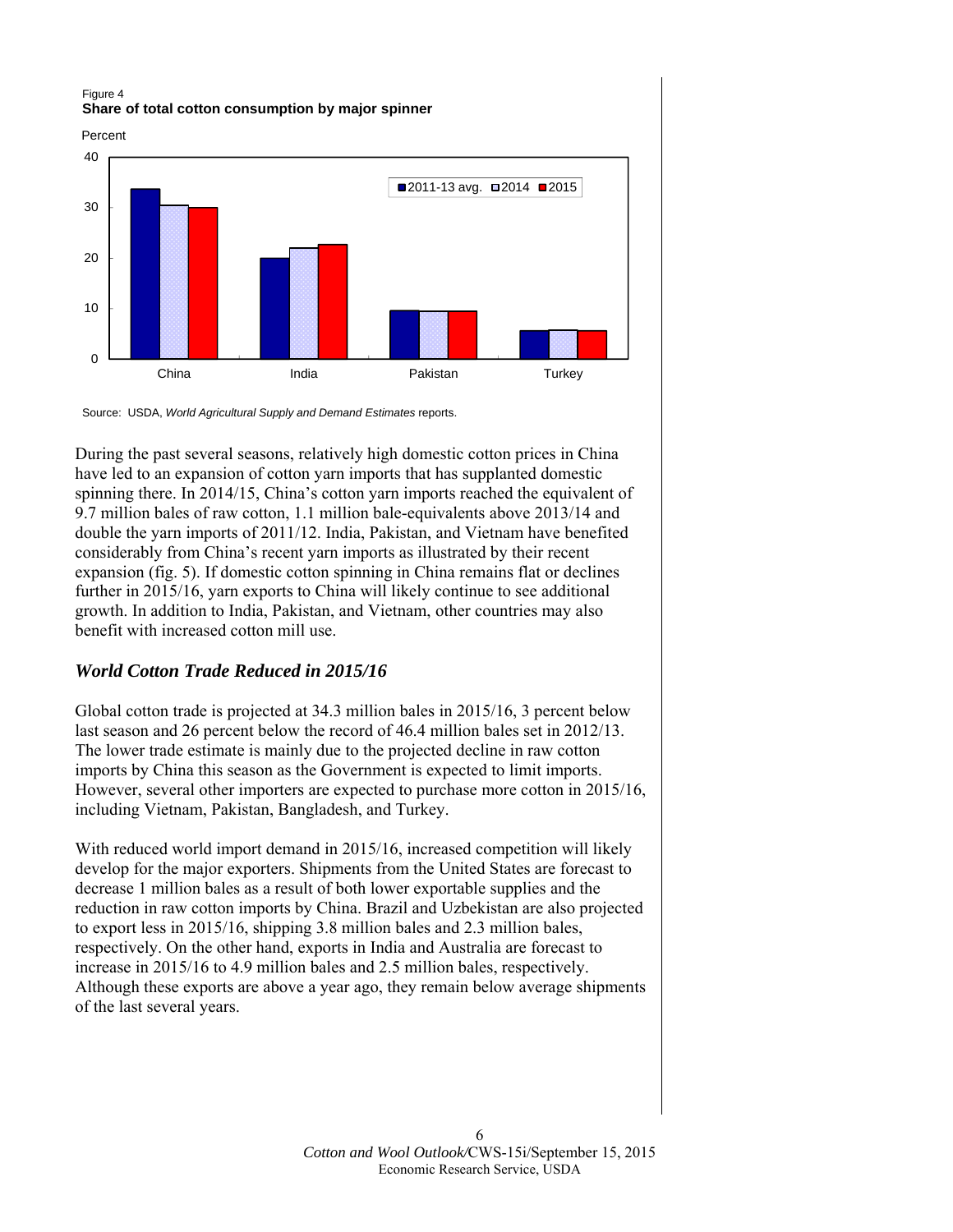#### Figure 5 **Leading cotton yarn exporters to China**

Million 480-lb bales



Source: USDA, ERS calculations based on World Trade Atlas data for HTS 5205.

# *Global Ending Stocks Decline in 2015/16*

Based on the latest cotton supply and demand estimates, world ending stocks are projected at 106.3 million bales in 2015/16, 4.6 million bales (4 percent) below the beginning level. The stocks-to-use ratio is estimated at 94 percent this season; while lower than 2014/15, the ratio is 50 percentage points above 5 years ago when China began building reserve stocks. China is forecast to account for 64.6 million bales, or 61 percent, of total 2015/16 global stocks; however, most of these stocks are unavailable to the global market. As a result, China's policies to dispose of these stocks will continue to influence the market. For comparison, the second-largest stockholder is India, where 12.9 million bales or 12 percent of total cotton stocks are held.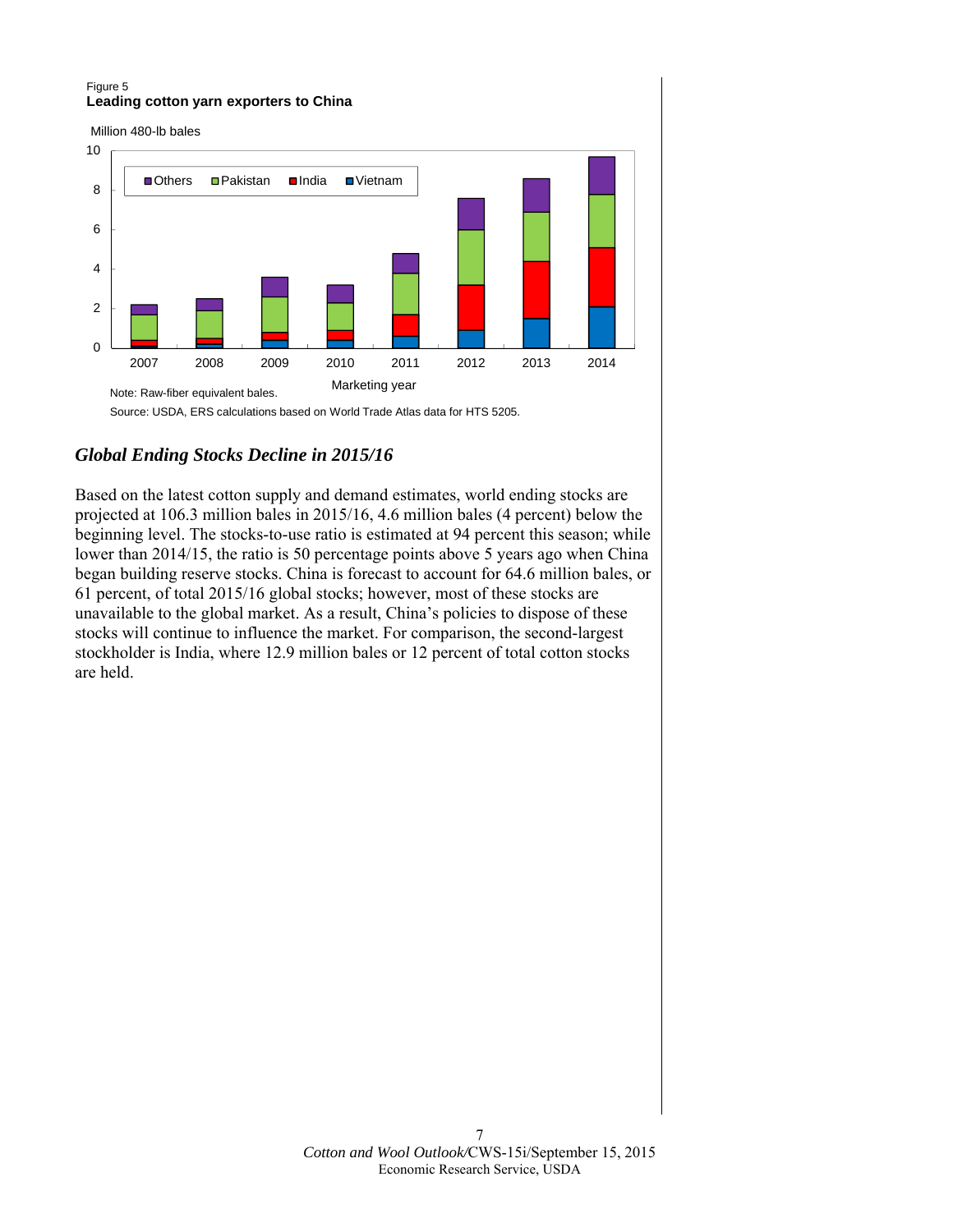# *Calculating U.S. Cotton Ending Stocks for 2014/15*

U.S. cotton supply, demand, and stocks estimates are updated monthly in USDA's *World Agricultural Supply and Demand Estimates (WASDE)* report. During the marketing year, the ending stocks estimate is a function of the cotton supply estimate for the season minus the cotton demand estimate; in addition, a nominal quantity is added or subtracted to allow ending stocks to round to the nearest 100,000 bales. However, once the season has ended, USDA's cotton Interagency Commodity Estimates Committee (ICEC) is tasked with finalizing ending stocks based on actual stock surveys and other relevant data.

Historically, the U.S. Census Bureau surveyed and reported end-of-season cotton stocks in three categories: stocks in public warehouses, stocks in consuming establishments, and stocks "elsewhere." The elsewhere category was partially estimated, as it included cotton in private storage and cotton in transit. The Census report was used by the cotton ICEC as "official" stocks at the end of each season, with the difference between USDA's supply and demand estimate and the Census estimate placed in a residual "unaccounted" category in the *WASDE* report. However, the Census survey was eliminated in the fall of 2011, and the cotton ICEC had to rely on incomplete data to estimate U.S. cotton ending stocks for several seasons.

Beginning in 2015, the National Agricultural Statistics Service (NASS) has assumed responsibility for reporting U.S. cotton stocks. NASS determined that existing Farm Service Agency (FSA) reports are appropriate sources for the following categories of cotton stocks:

Stocks in public storage: *Bales Made Available for Shipment (BMAS)* report http://www.fsa.usda.gov/Assets/USDA-FSA-Public/usdafiles/Comm-Operations/program-area-links/pdfs/weekly\_bmas\_summary\_report.xls

Upland cotton stocks in consuming establishments: *Economic Adjustment Assistance Program* report http://www.fsa.usda.gov/Assets/USDA-FSA-Public/usdafiles/Comm-Operations/program-area-links/pdfs/cotton\_consumption\_report.pdf

In addition, NASS instituted a new survey and report which includes extra-long staple (ELS) cotton stocks in consuming establishments and all cotton stocks in private storage (cotton in storage not covered by the *BMAS* report):

*Cotton System Consumption and Stocks* report http://usda.mannlib.cornell.edu/usda/nass/CttnSys//2010s/2015/CttnSys-09-01- 2015.pdf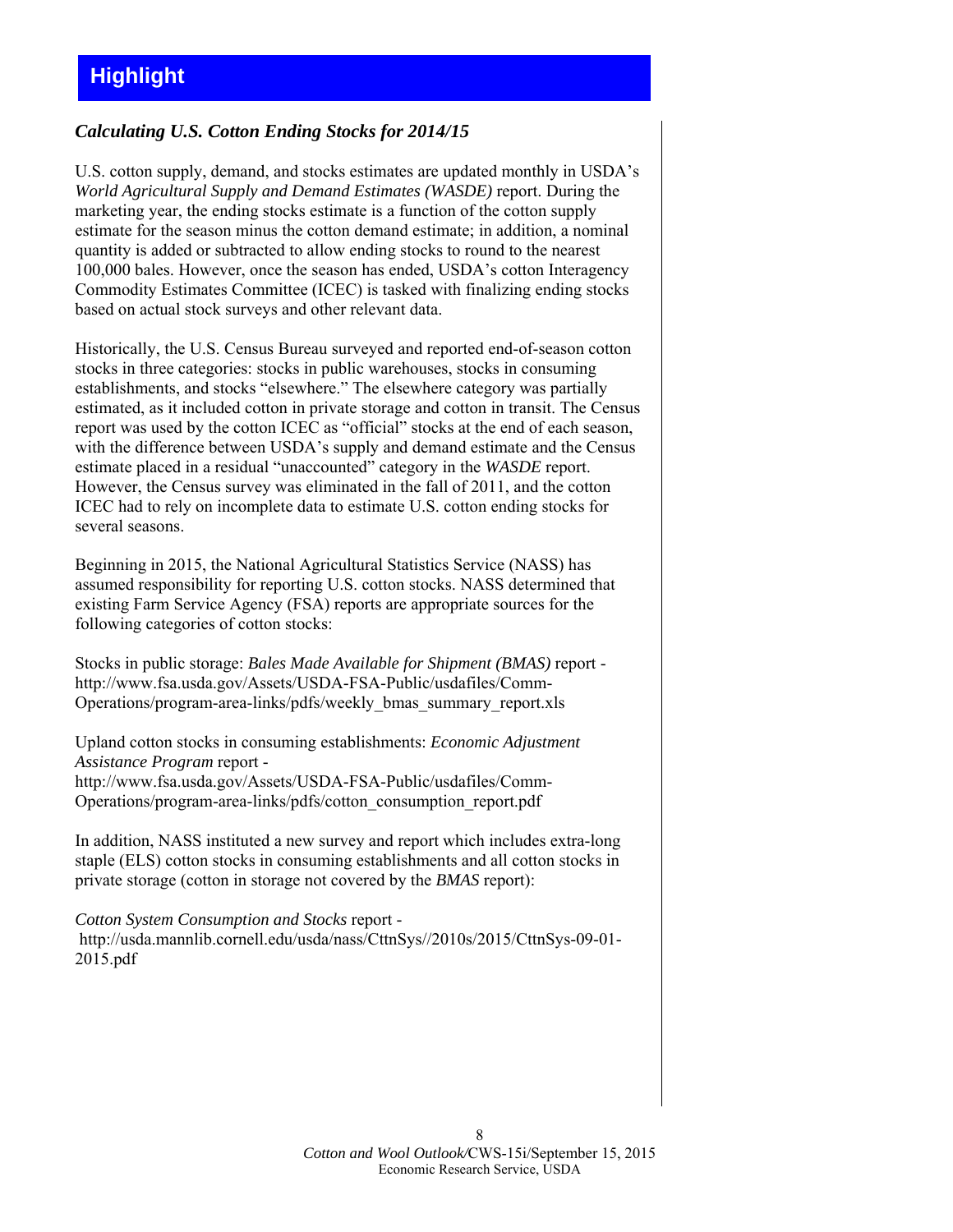Table A presents the components used to calculate the 2014/15 U.S. cotton ending stocks estimate, with adjustments made to reflect the lag between the report dates and the end of the marketing year on July 31. With the establishment of the new NASS survey, reports now exist for all stocks categories except for stocks in transit (including stocks at ports). This category is estimated by the cotton ICEC using the Foreign Agricultural Service's (FAS) *Export Sales* data. In addition, the calculation includes a deduction for any estimated ginnings of new crop cotton before the end of the marketing year.

| Item                                                | Units               | 2014/15 |
|-----------------------------------------------------|---------------------|---------|
|                                                     |                     |         |
| Cotton stocks components:                           |                     |         |
| (a) Stocks held in public storage and compresses 1/ | 1,000 running bales | 2,658   |
| (b) Preseason ginnings 2/                           | 1,000 running bales | 0       |
| (c) Upland cotton mill stocks 3/                    | 1,000 running bales | 181     |
| (d) Extra-long staple (ELS) cotton mill stocks 4/   | 1,000 running bales | 5       |
| (e) Stocks held in private storage 4/               | 1,000 running bales | 405     |
| (f) Stocks subtotal (a minus b plus c, d, and e)    | 1,000 running bales | 3,249   |
| Further adjustments:                                |                     |         |
| (g) Stocks in transit and at ports 5/               | 1,000 running bales | 362     |
| (h) Estimated ending stocks (f plus g)              | 1,000 running bales | 3,611   |
| (i) Adjusted cotton ending stocks                   | 1.000 480-lb bales  | 3.700   |

1/ Inventory data (adjusted to July 31) from the Farm Service Agency's (FSA) *Bales Made Available for Shipment (BMAS)* report.

2/ Data from the National Agricultural Statistics Service's (NASS) August 2015 *Cotton Ginnings* report.

3/ Data from FSA's *Economic Adjustment Assistance Program* report.

4/ Data from NASS's September 2015 *Cotton System Consumption and Stocks* report.

5/ Cotton shipment data (Aug 1-21, 2015) from the Foreign Agricultural Service's *Export Sales* report.

Source: USDA, various reports.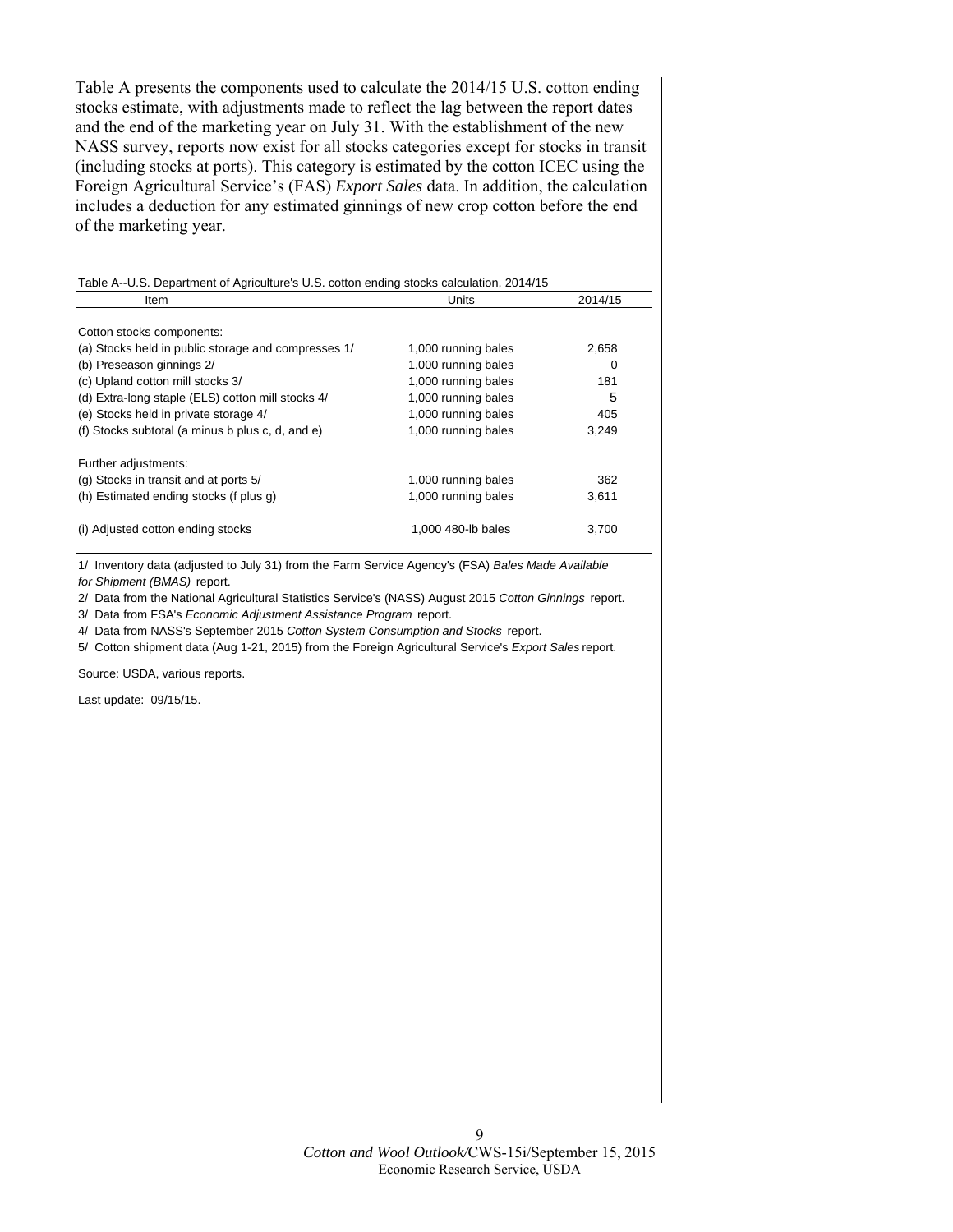# **Contacts and Links**

## **Contact Information**

Leslie Meyer (U.S. cotton & textiles) (202) 694-5307 lmeyer@ers.usda.gov Stephen MacDonald (foreign cotton) (202) 694-5305 stephenm@ers.usda.gov Carolyn Liggon (web publishing) (202) 694-5056 cyliggon@ers.usda.gov

## **Subscription Information**

Subscribe to ERS e-mail notification service at http://www.ers.usda.gov/subscribe-to-ers -e-newsletters.aspx to receive timely notification of newsletter availability. Printed copies can be purchased from the USDA Order Desk by calling 1-800-363-2068 (specify the issue number). To order printed copies of the five field crop newsletters cotton and wool, feed, rice, oil crops, and wheat—as a series, specify series SUB-COR-4043.

# *Data*

Cotton and Wool Monthly Tables (http://ers.usda.gov/publications/cws-cotton-andwool-outlook)

Cotton and Wool Chart Gallery (http://www.ers.usda.gov/data-products/cotton-andwool-chart-gallery.aspx#.UguTC6z8J8E)

# *Related Websites*

WASDE http://usda.mannlib.cornell.edu/MannUsda/viewDocumentInfo.do?documentID=1194

Cotton Topics http://www.ers.usda.gov/topics/crops/cotton-wool.aspx

Cotton and Wool Outlook http://usda.mannlib.cornell.edu/MannUsda/viewDocumentInfo.do?documentID=1281

The U.S. Department of Agriculture (USDA) prohibits discrimination in all its programs and activities on the basis of race, color, national origin, age, disability, and where applicable, sex, marital status, familial status, parental status, religion, sexual orientation, genetic information, political beliefs, reprisal, or because all or a part of an individual's income is derived from any public assistance program. (Not all prohibited bases apply to all programs.) Persons with disabilities who require alternative means for communication of program information (Braille, large print, audiotape, etc.) should contact USDA's TARGET Center at (202) 720-2600 (voice and TDD). To file a complaint of discrimination, write to USDA, Director, Office of Civil Rights, 1400 Independence Avenue, SW, Washington, DC 20250-9410 or call (800) 795-3272 (voice) or (202) 720-6382 (TDD). USDA is an equal opportunity provider and employer.

## **E-mail Notification**

Readers of ERS outlook reports have two ways they can receive an e-mail notice about release of reports and associated data.

• Receive timely notification (soon) after the report is posted on the web) via USDA's Economics, Statistics, and Market Information System (which is housed at Cornell University's Mann Library). Go to http://usda.mannlib.cornell.edu/Mann Usda/aboutEmailService.do and follow the instructions to receive e-mail notices about ERS, Agricultural Marketing Service, National Agricultural Statistics Service, and World Agricultural Outlook Board products.

• Receive weekly notification (on Friday afternoon) via the ERS website. Go to http://www.ers.usda.gov/subscribeto-ers-e-newsletters.aspx and follow the instructions to receive notices about ERS outlook reports, Amber Waves magazine, and other reports and data products on specific topics. ERS also offers RSS (really simple syndication) feeds for all ERS products. Go to http://www.ers.usda.gov/rss/ to get started.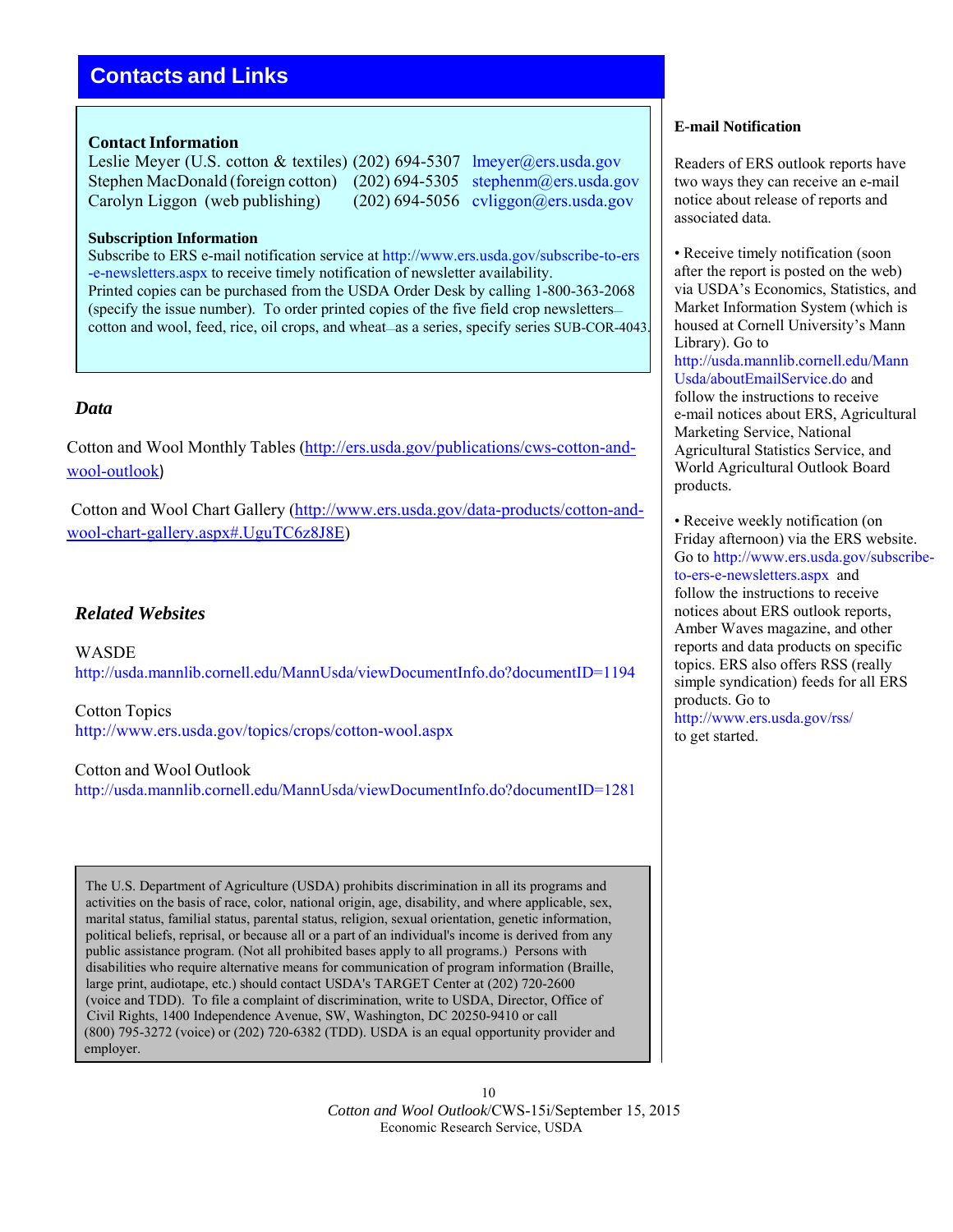|                      |                       |        | 2015/16     |        |  |
|----------------------|-----------------------|--------|-------------|--------|--|
| Item                 | 2014/15               | July   | Aug.        | Sep.   |  |
|                      | Million acres         |        |             |        |  |
| Upland:              |                       |        |             |        |  |
| Planted              | 10.845                | 8.850  | 8.750       | 8.398  |  |
| Harvested            | 9.157                 | 8.353  | 7.749       | 8.012  |  |
|                      |                       |        | Pounds      |        |  |
| Yield/harvested acre | 826                   | 807    | 784         | 777    |  |
|                      | Million 480-lb, bales |        |             |        |  |
| Beginning stocks     | 2.225                 | 3.925  | 3.430       | 3.441  |  |
| Production           | 15.753                | 14.035 | 12.650      | 12.977 |  |
| Total supply 1/      | 17.987                | 17.965 | 16.085      | 16.423 |  |
| Mill use             | 3.550                 | 3.725  | 3.675       | 3.675  |  |
| Exports              | 10.836                | 10.250 | 9.475       | 9.700  |  |
| Total use            | 14.386                | 13.975 | 13.150      | 13.375 |  |
| Ending stocks 2/     | 3.441                 | 4.030  | 2.943       | 3.010  |  |
|                      |                       |        | Percent     |        |  |
| Stocks-to-use ratio  | 23.9                  | 28.8   | 22.4        | 22.5   |  |
|                      |                       |        | 1,000 acres |        |  |
| Extra-long staple:   |                       |        |             |        |  |
| Planted              | 192.4                 | 148.0  | 148.0       | 157.5  |  |
| Harvested            | 189.8                 | 147.0  | 145.9       | 154.3  |  |
|                      |                       |        | Pounds      |        |  |
| Yield/harvested acre | 1,432                 | 1,518  | 1,421       | 1,403  |  |
|                      | 1,000 480-lb. bales   |        |             |        |  |
| Beginning stocks     | 125                   | 276    | 270         | 259    |  |
| Production           | 566                   | 465    | 432         | 451    |  |
| Total supply 1/      | 694                   | 746    | 707         | 715    |  |
| Mill use             | 25                    | 25     | 25          | 25     |  |
| Exports              | 410                   | 550    | 525         | 500    |  |
| Total use            | 435                   | 575    | 550         | 525    |  |
| Ending stocks 2/     | 259                   | 171    | 157         | 190    |  |
|                      |                       |        | Percent     |        |  |
| Stocks-to-use ratio  | 59.5                  | 29.7   | 28.5        | 36.2   |  |

Table 1--U.S. cotton supply and use estimates

1/ Includes imports. 2/ Includes unaccounted.

Source: USDA, World Agricultural Outlook Board.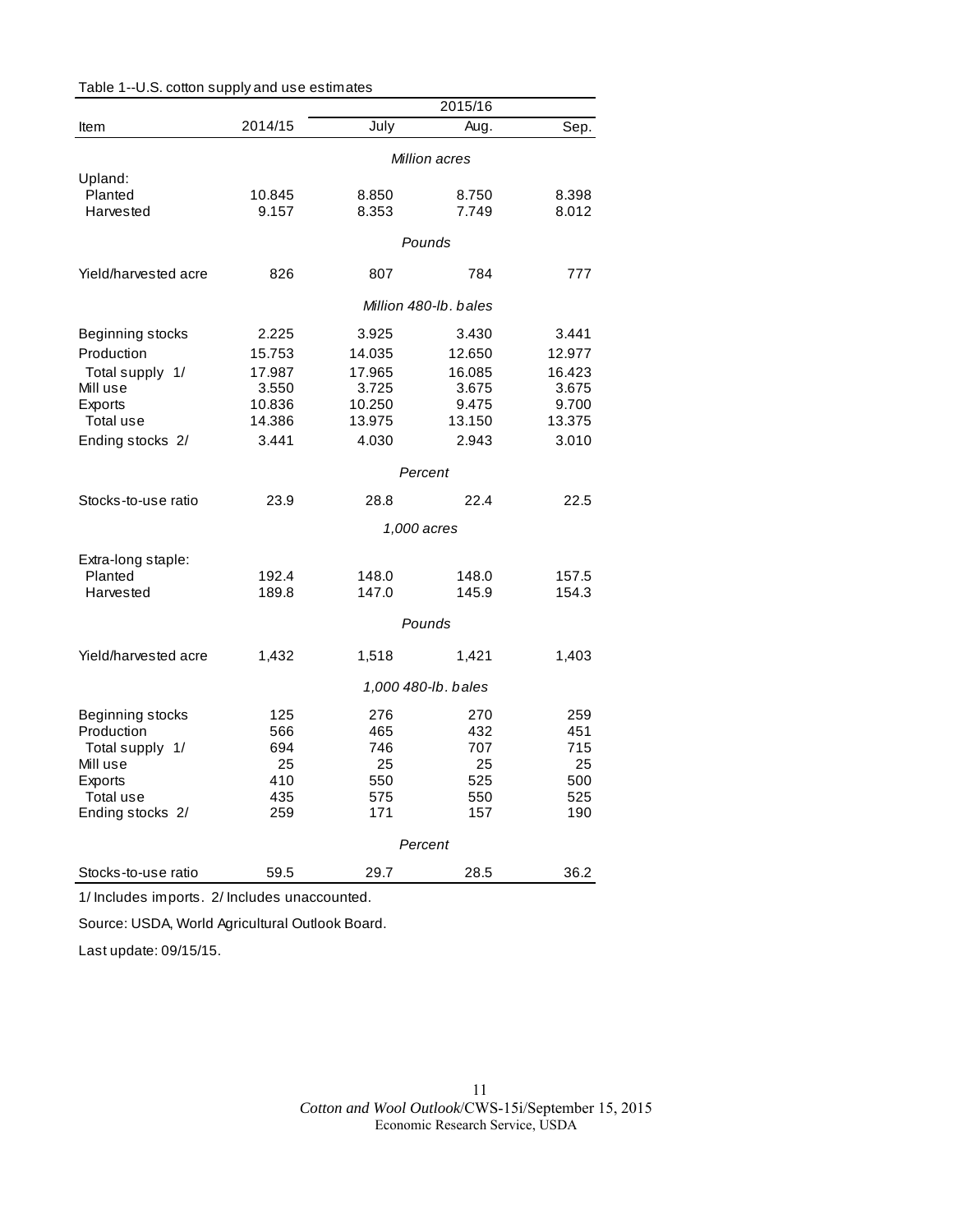|                      | 2015/16               |        |        |        |  |
|----------------------|-----------------------|--------|--------|--------|--|
| Item                 | 2014/15               | July   | Aug.   | Sep.   |  |
|                      | Million 480-lb, bales |        |        |        |  |
| Supply:              |                       |        |        |        |  |
| Beginning stocks--   |                       |        |        |        |  |
| World                | 103.00                | 110.96 | 110.71 | 110.91 |  |
| Foreign              | 100.65                | 106.76 | 107.01 | 107.21 |  |
| Production--         |                       |        |        |        |  |
| World                | 118.94                | 111.46 | 108.99 | 108.74 |  |
| Foreign              | 102.62                | 96.96  | 95.91  | 95.31  |  |
| Imports--            |                       |        |        |        |  |
| World                | 36.01                 | 34.05  | 34.54  | 34.24  |  |
| Foreign              | 35.99                 | 34.04  | 34.53  | 34.23  |  |
| Use:                 |                       |        |        |        |  |
| Mill use--           |                       |        |        |        |  |
| World                | 111.53                | 114.44 | 114.65 | 113.44 |  |
| Foreign              | 107.96                | 110.69 | 110.95 | 109.74 |  |
| Exports--            |                       |        |        |        |  |
| World                | 35.41                 | 34.05  | 34.52  | 34.26  |  |
| Foreign              | 24.16                 | 23.25  | 24.52  | 24.06  |  |
| Ending stocks--      |                       |        |        |        |  |
| World                | 110.91                | 108.14 | 105.19 | 106.26 |  |
| Foreign              | 107.21                | 103.94 | 102.09 | 103.06 |  |
|                      | Percent               |        |        |        |  |
| Stocks-to-use ratio: |                       |        |        |        |  |
| World                | 99.4                  | 94.5   | 91.7   | 93.7   |  |
| Foreign              | 99.3                  | 93.9   | 92.0   | 93.9   |  |

Source: USDA, World Agricultural Outlook Board.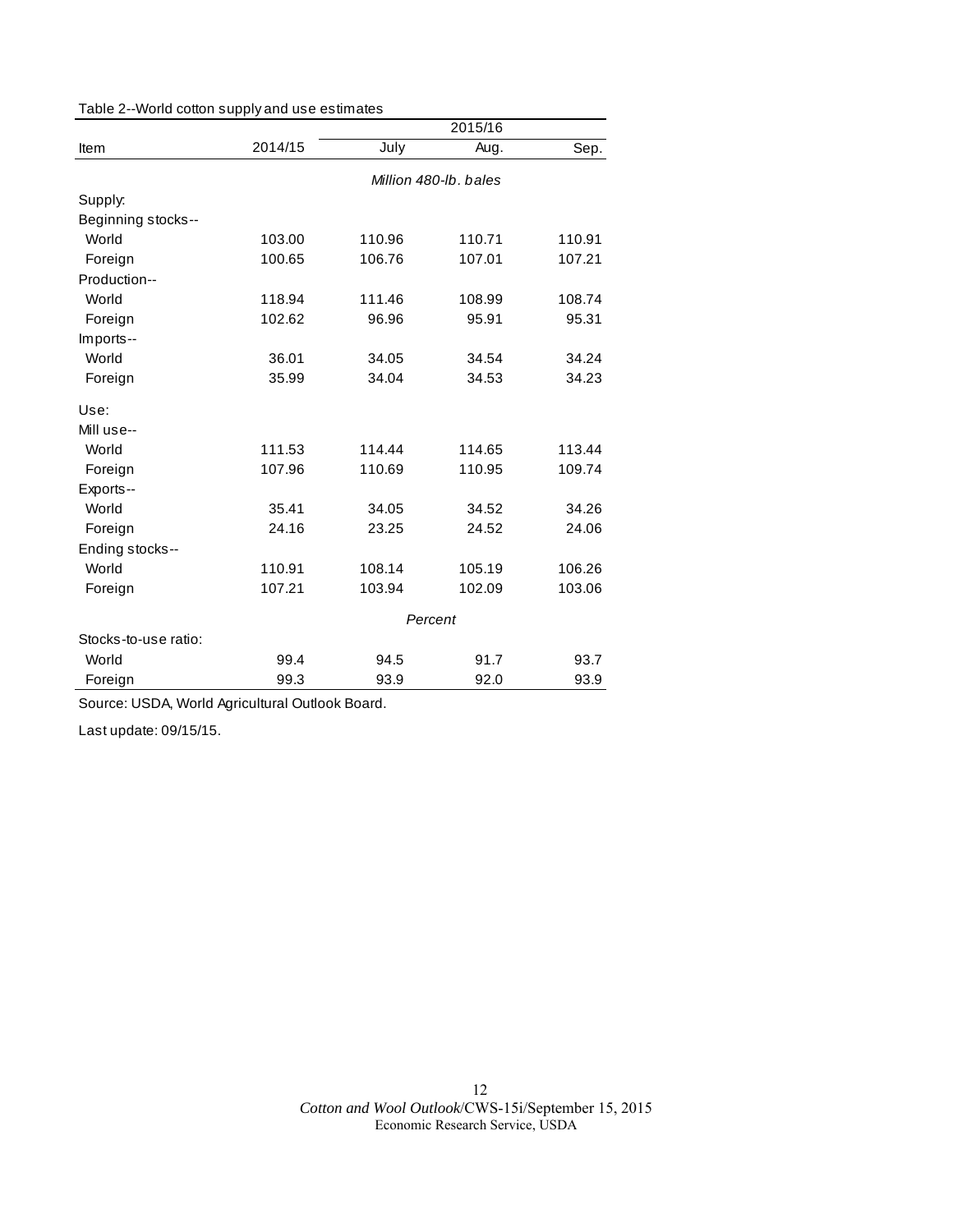| Table 3--U.S. fiber supply |           |                     |           |           |  |  |  |
|----------------------------|-----------|---------------------|-----------|-----------|--|--|--|
|                            | May       | June                | July      | July      |  |  |  |
| Item                       | 2015      | 2015                | 2015      | 2014      |  |  |  |
|                            |           |                     |           |           |  |  |  |
| Cotton:                    |           | 1,000 480-lb. bales |           |           |  |  |  |
| Stocks, beginning          | 8,118     | 6,345               | 4,996     | 3,452     |  |  |  |
| Ginnings                   | 0         | 0                   | 0         | 1         |  |  |  |
| Imports since August 1     | 10.6      | 11.5                | 12.4      | 12.5      |  |  |  |
|                            |           | Million pounds      |           |           |  |  |  |
| Manmade:                   |           |                     |           |           |  |  |  |
| Production                 | 517.7     | 528.0               | 534.8     | 557.7     |  |  |  |
| Noncellulosic              | 517.7     | 528.0               | 534.8     | 557.7     |  |  |  |
| Cellulosic                 | <b>NA</b> | ΝA                  | ΝA        | <b>NA</b> |  |  |  |
| Total since January 1      | 2,601.5   | 3,129.5             | 3,664.3   | 3,717.7   |  |  |  |
|                            |           |                     |           |           |  |  |  |
|                            | Apr.      | May                 | June      | June      |  |  |  |
|                            | 2015      | 2015                | 2015      | 2014      |  |  |  |
|                            |           | Million pounds      |           |           |  |  |  |
| Raw fiber imports:         | 223.0     | 221.3               | <b>NA</b> | 181.9     |  |  |  |
| Noncellulosic              | 204.6     | 201.2               | <b>NA</b> | 165.8     |  |  |  |
| Cellulosic                 | 18.4      | 20.1                | ΝA        | 16.1      |  |  |  |
| Total since January 1      | 768.9     | 990.3               | ΝA        | 1,014.9   |  |  |  |
|                            |           | 1,000 pounds        |           |           |  |  |  |
| Wool and mohair:           |           |                     |           |           |  |  |  |
| Raw wool imports, clean    | 657.0     | 765.2               | 585.8     | 553.2     |  |  |  |
| 48s-and-finer              | 388.6     | 491.2               | 330.7     | 272.9     |  |  |  |
| Not-finer-than-46s         | 268.3     | 274.0               | 255.1     | 280.4     |  |  |  |
| Total since January 1      | 2,381.8   | 3,147.0             | 3,732.8   | 3,330.7   |  |  |  |
| Wool top imports           | 258.2     | 442.4               | 313.1     | 383.9     |  |  |  |
| Total since January 1      | 1,147.2   | 1,589.6             | 1,902.6   | 1,774.1   |  |  |  |
| Mohair imports, clean      | 0.0       | 0.0                 | 0.0       | 0.0       |  |  |  |
| Total since January 1      | 0.0       | 0.0                 | 0.0       | 0.0       |  |  |  |

NA = Not available.

Sources: USDA, National Agricultural Statistics Service;

U.S. Dept. of Commerce, U.S. Census Bureau; and *Fiber Organon.*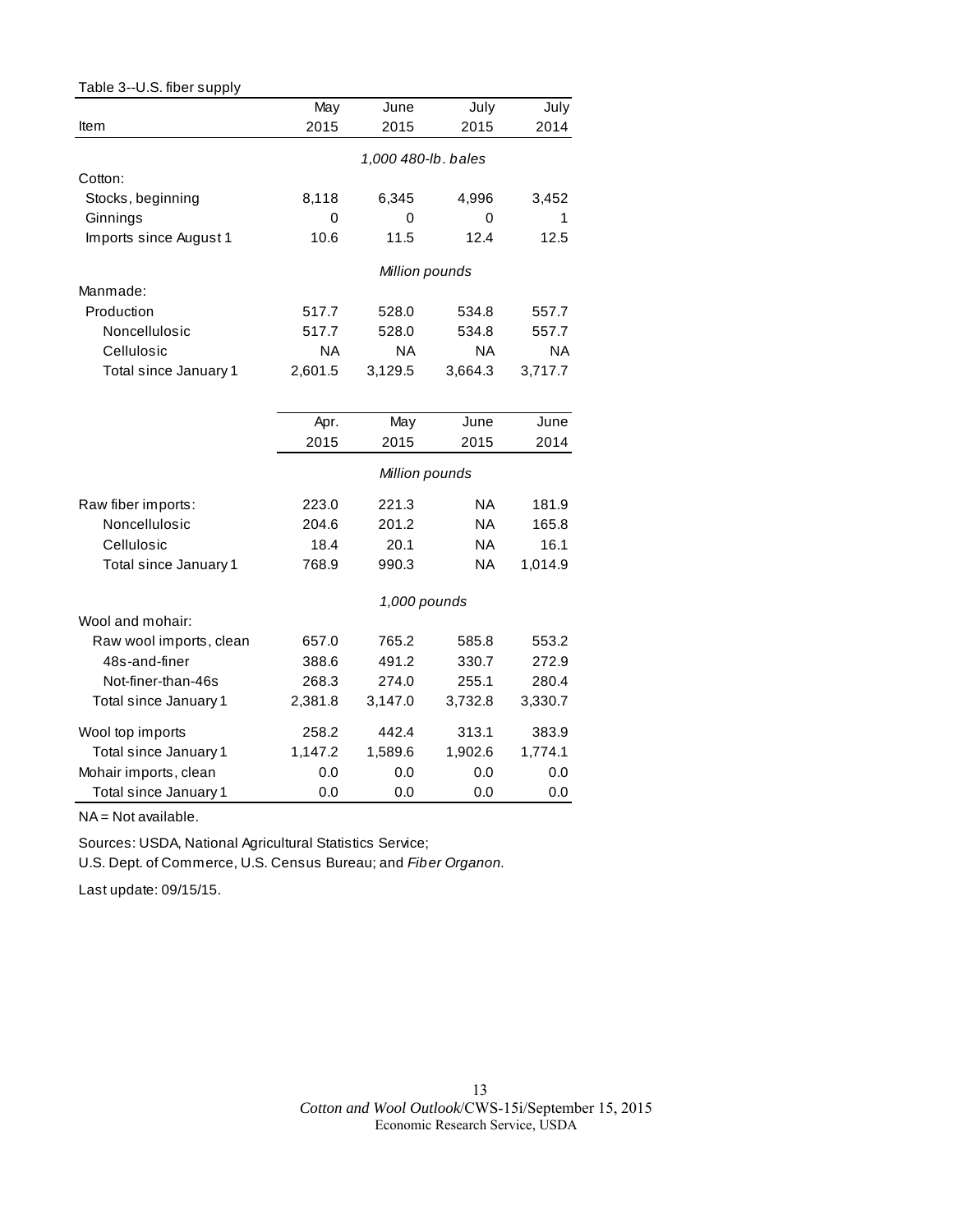| Table 4--U.S. fiber demand  |         |                     |           |         |
|-----------------------------|---------|---------------------|-----------|---------|
|                             | May     | June                | July      | July    |
| Item                        | 2015    | 2015                | 2015      | 2014    |
|                             |         |                     |           |         |
|                             |         | 1,000 480-lb. bales |           |         |
| Cotton:                     |         |                     |           |         |
| All consumed by mills 1/    | 317     | 309                 | 315       | 313     |
| Total since August 1        | 2,951   | 3,260               | 3,575     | 3,550   |
| Daily rate                  | 15.1    | 14.0                | 13.7      | 13.6    |
| Upland consumed by mills 1/ | 315     | 307                 | 313       | 311     |
| Total since August 1        | 2,930   | 3,237               | 3,550     | 3,527   |
| Daily rate                  | 15.0    | 13.9                | 13.6      | 13.5    |
| Upland exports              | 1,390   | 984                 | 775       | 484     |
| Total since August 1        | 9,077   | 10,061              | 10,836    | 9,850   |
| Sales for next season       | 270     | 276                 | 826       | 1,913   |
| Total since August 1        | 1,400   | 1,676               | 2,502     | 4,516   |
| Extra-long staple exports   | 69.0    | 57.0                | 46.4      | 13.5    |
| Total since August 1        | 306.4   | 363.4               | 409.8     | 679.8   |
| Sales for next season       | 1.4     | 3.7                 | 60.1      | 31.8    |
| Total since August 1        | 1.7     | 5.4                 | 65.5      | 50.9    |
|                             |         |                     |           |         |
|                             | Apr.    | May                 | June      | June    |
|                             | 2015    | 2015                | 2015      | 2014    |
|                             |         | Million pounds      |           |         |
| Manmade:                    |         |                     |           |         |
| Raw fiber exports           | 50.1    | 48.7                | <b>NA</b> | 54.0    |
| Noncellulosic               | 49.7    | 48.2                | <b>NA</b> | 53.4    |
| Cellulosic                  | 0.4     | 0.5                 | <b>NA</b> | 0.6     |
| Total since January 1       | 200.6   | 249.3               | <b>NA</b> | 315.2   |
|                             |         | 1,000 pounds        |           |         |
| Wool and mohair:            |         |                     |           |         |
| Raw wool exports, clean     | 319.1   | 1,015.1             | 579.7     | 594.6   |
| Total since January 1       | 1,446.3 | 2,461.3             | 3,041.0   | 3,488.3 |
| Wool top exports            | 1.1     | 0.9                 | 2.4       | 74.6    |
| Total since January 1       | 21.9    | 22.9                | 25.3      | 561.7   |
| Mohair exports, clean       | 64.5    | 0.0                 | 245.6     | 46.7    |
| Total since January 1       | 666.3   | 666.3               | 911.9     | 383.9   |

NA = Not available.

1/ Estimated by USDA.

Sources: USDA, Farm Service Agency; USDA, Foreign Agricultural Service, *U.S. Export Sales;* U.S. Dept. of Commerce, U.S. Census Bureau; and *Fiber Organon.*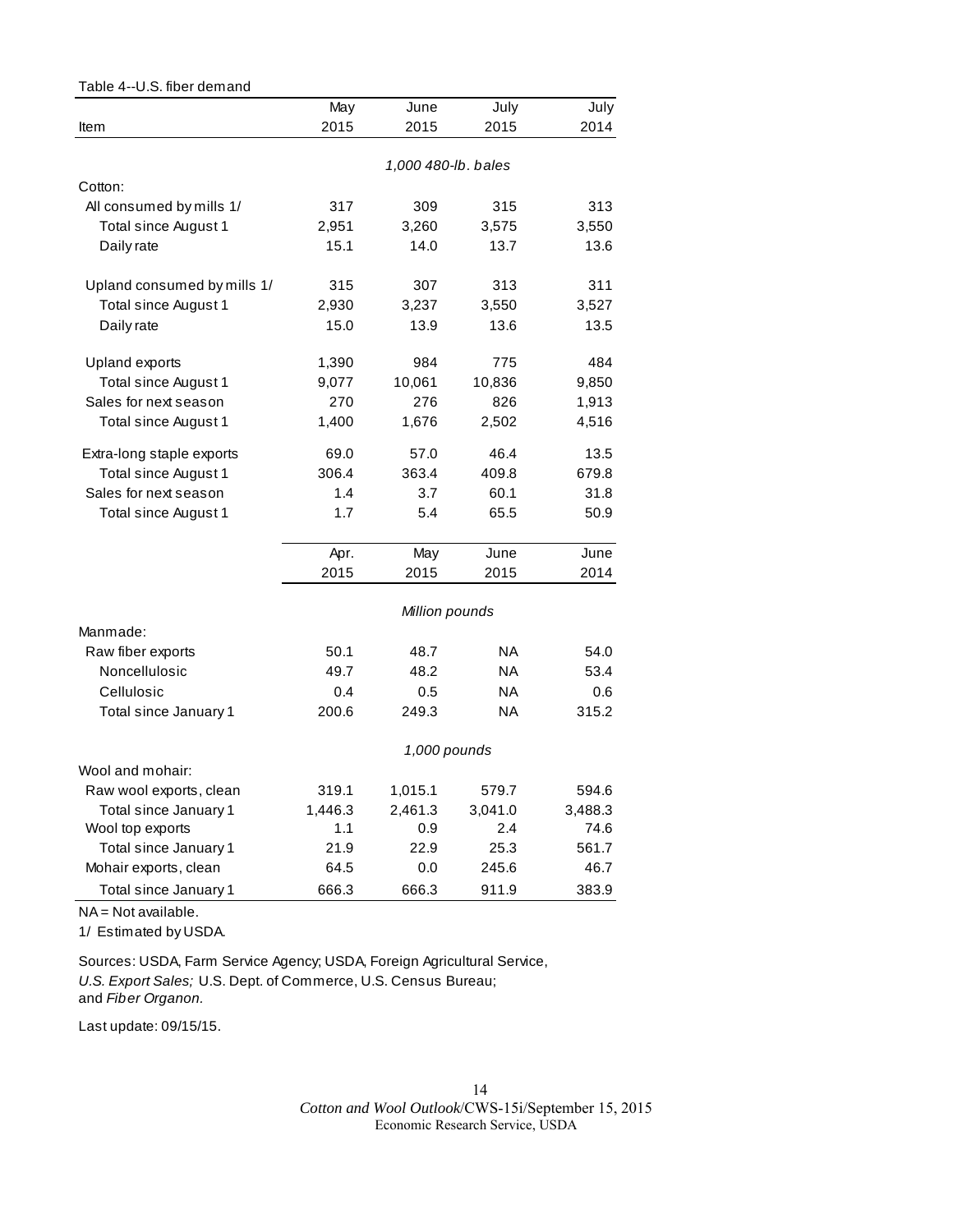| Table 5--U.S. and world fiber prices |        |                   |           |           |
|--------------------------------------|--------|-------------------|-----------|-----------|
|                                      | June   | July              | Aug.      | Aug.      |
| Item                                 | 2015   | 2015              | 2015      | 2014      |
|                                      |        |                   |           |           |
|                                      |        | Cents per pound   |           |           |
| Domestic cotton prices:              |        |                   |           |           |
| Adjusted world price                 | 50.71  | 50.91             | 48.24     | 53.42     |
| Upland spot 41-34                    | 62.86  | 62.36             | 61.85     | 64.99     |
| Pima spot 02-46                      | 149.00 | 149.00            | 147.10    | 183.50    |
| Average price received by            |        |                   |           |           |
| upland producers                     | 65.10  | 66.10             | <b>NA</b> | 70.50     |
| Far Eastern cotton quotes:           |        |                   |           |           |
| A Index                              | 72.40  | 72.12             | 71.76     | 74.73     |
| Memphis/Eastern                      | 75.38  | 75.85             | 77.38     | 76.06     |
| Memphis/Orleans/Texas                | 74.63  | 75.10             | 76.75     | 75.81     |
| California/Arizona                   | 77.13  | 77.95             | 79.50     | 80.33     |
|                                      |        | Dollars per pound |           |           |
| Wool prices (clean):                 |        |                   |           |           |
| <b>U.S. 58s</b>                      | 3.36   | 3.32              | NQ.       | NQ.       |
| Australian 58s 1/                    | 4.21   | 4.05              | 3.95      | NQ.       |
| U.S.60s                              | 3.48   | 3.42              | <b>NQ</b> | NQ.       |
| Australian 60s 1/                    | NQ.    | NQ.               | 4.31      | 4.53      |
| <b>U.S. 64s</b>                      | 3.99   | NQ                | NQ.       | <b>NQ</b> |
| Australian 64s 1/                    | 5.17   | 4.64              | 4.62      | 4.86      |

NA = Not available. NQ = No quote.

1/ In bond, Charleston, SC.

Sources: USDA, *Cotton Price Statistics* ; Cotlook Ltd., *Cotton Outlook;*  and trade reports.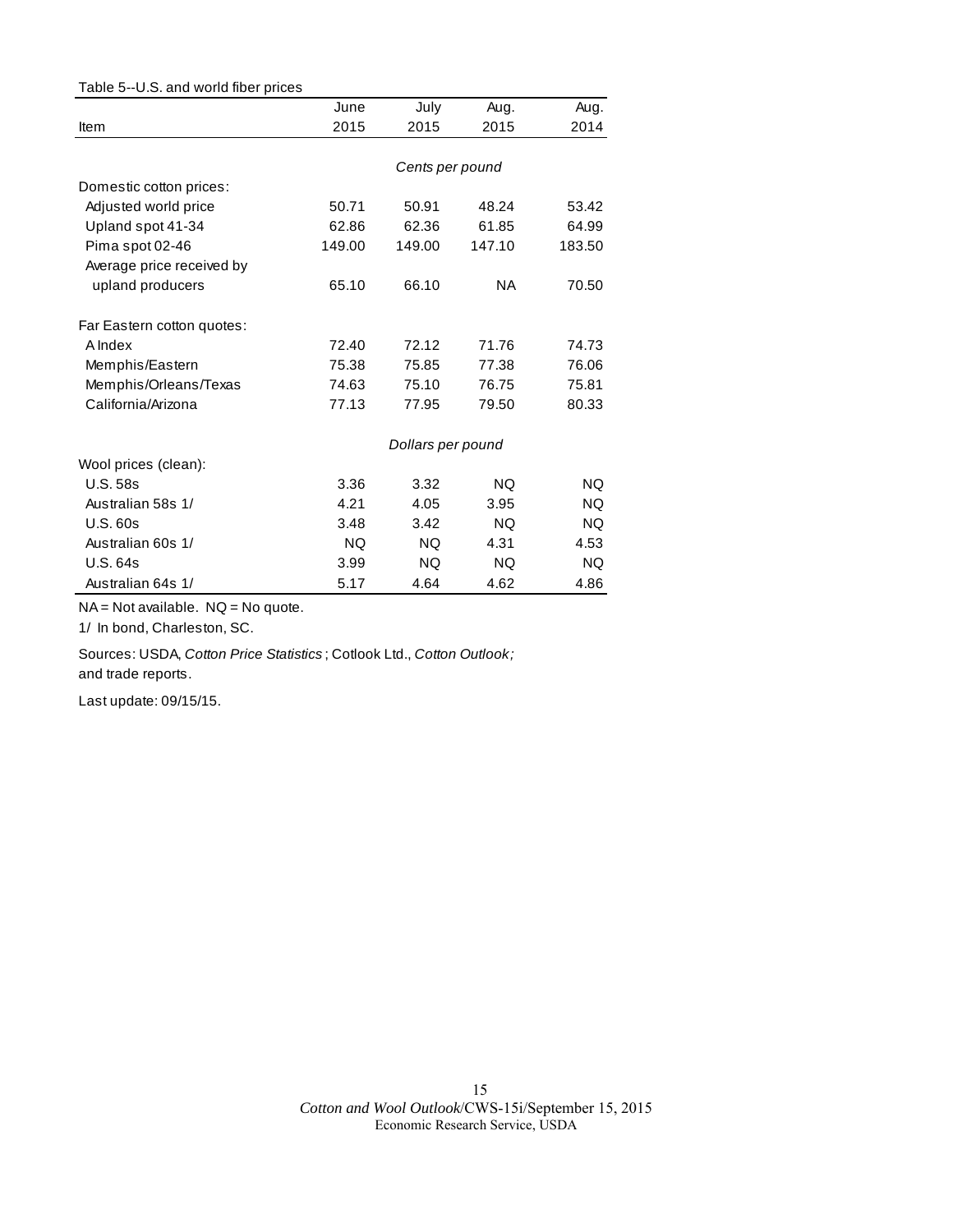| Table 6--U.S. textile imports, by fiber |           |           |                 |           |  |  |
|-----------------------------------------|-----------|-----------|-----------------|-----------|--|--|
|                                         | May       | June      | July            | July      |  |  |
| Item                                    | 2015      | 2015      | 2015            | 2014      |  |  |
|                                         |           |           | 1,000 pounds 1/ |           |  |  |
| Yarn, thread, and fabric:               | 300,913   | 302,352   | 298,747         | 274,359   |  |  |
| Cotton                                  | 66,185    | 68,213    | 65,080          | 60,049    |  |  |
| Linen                                   | 21,544    | 20,699    | 21,575          | 19,165    |  |  |
| Wool                                    | 4,887     | 4,417     | 4,285           | 4,753     |  |  |
| Silk                                    | 571       | 622       | 674             | 616       |  |  |
| Manmade                                 | 207,727   | 208,401   | 207,133         | 189,776   |  |  |
| Apparel:                                | 879,034   | 1,061,642 | 1,219,350       | 1,131,250 |  |  |
| Cotton                                  | 471,989   | 570,183   | 627,534         | 603,906   |  |  |
| Linen                                   | 7,989     | 7,471     | 7,694           | 8,043     |  |  |
| Wool                                    | 20,387    | 26,011    | 37,266          | 33,523    |  |  |
| Silk                                    | 8,555     | 7,133     | 8,804           | 8,714     |  |  |
| Manmade                                 | 370,114   | 450,845   | 538,052         | 477,063   |  |  |
| Home furnishings:                       | 261,589   | 253,968   | 295,377         | 250,494   |  |  |
| Cotton                                  | 146,690   | 136,176   | 147,561         | 130,014   |  |  |
| Linen                                   | 977       | 1,261     | 1,278           | 1,160     |  |  |
| Wool                                    | 283       | 228       | 238             | 242       |  |  |
| Silk                                    | 186       | 161       | 166             | 129       |  |  |
| Manmade                                 | 113,454   | 116,142   | 146,134         | 118,950   |  |  |
| Floor coverings:                        | 82,206    | 83,597    | 75,034          | 80,664    |  |  |
| Cotton                                  | 10,105    | 9,921     | 9,277           | 9,488     |  |  |
| Linen                                   | 20,333    | 20,429    | 19,845          | 19,317    |  |  |
| Wool                                    | 10,962    | 11,382    | 11,163          | 12,259    |  |  |
| Silk                                    | 2,217     | 2,438     | 2,354           | 2,609     |  |  |
| Manmade                                 | 38,589    | 39,428    | 32,395          | 36,991    |  |  |
| Total imports: 2/                       | 1,524,109 | 1,701,927 | 1,888,837       | 1,737,151 |  |  |
| Cotton                                  | 695,238   | 784,744   | 849,696         | 803,733   |  |  |
| Linen                                   | 50,843    | 49,860    | 50,392          | 47,686    |  |  |
| Wool                                    | 36,528    | 42,049    | 52,964          | 50,789    |  |  |
| Silk                                    | 11,528    | 10,354    | 11,997          | 12,067    |  |  |
| Manmade                                 | 729,973   | 814,921   | 923,787         | 822,876   |  |  |

1/ Raw-fiber equivalent. 2/ Includes headgear.

Sources: USDA, Economic Research Service; and

U.S. Dept. of Commerce, U.S. Census Bureau.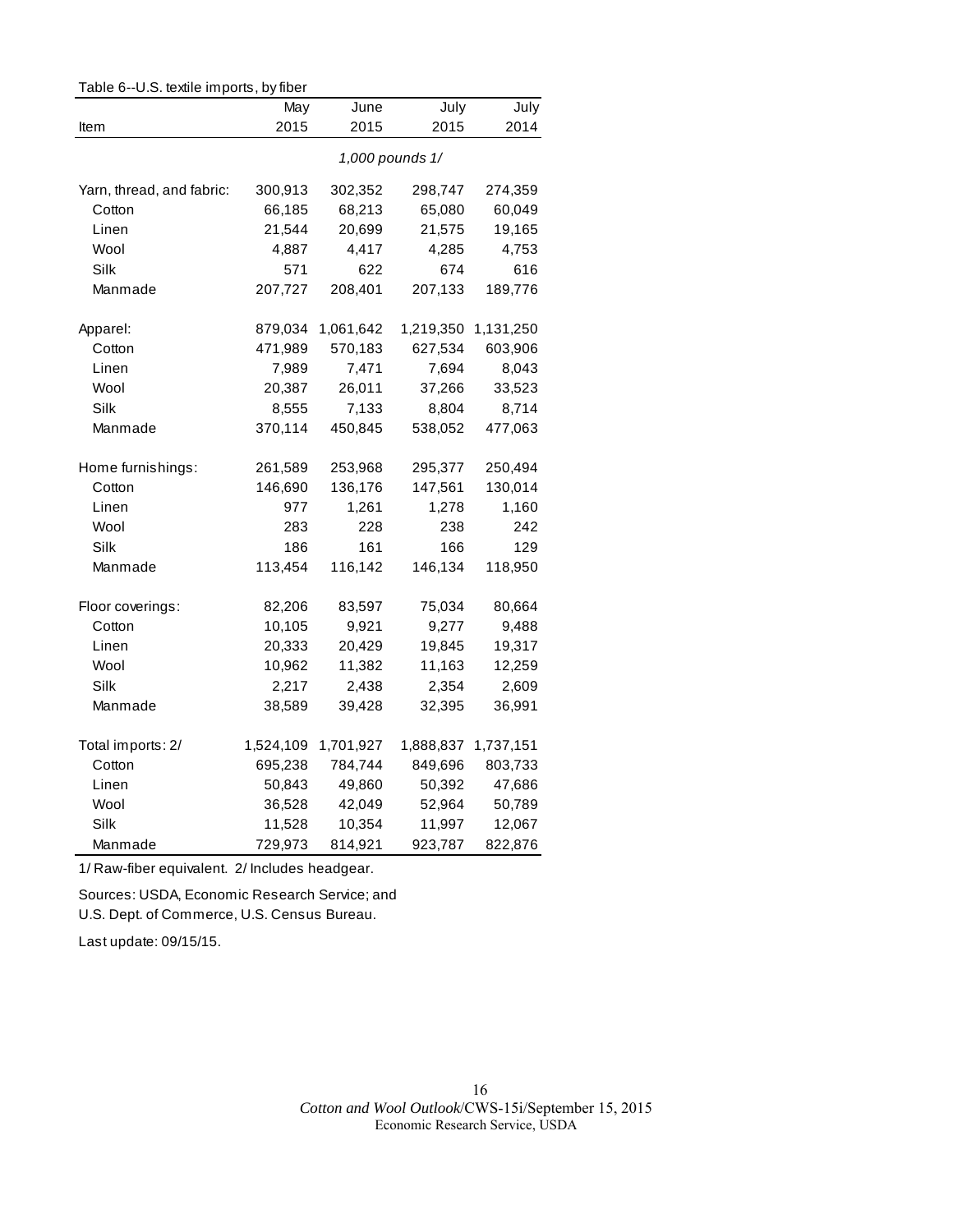| rable 7--0.5. textile exports, by liber |             |              |                 |              |  |  |
|-----------------------------------------|-------------|--------------|-----------------|--------------|--|--|
|                                         | May<br>2015 | June<br>2015 | July<br>2015    | July<br>2014 |  |  |
| Item                                    |             |              |                 |              |  |  |
|                                         |             |              | 1,000 pounds 1/ |              |  |  |
| Yarn, thread, and fabric:               | 278,786     | 265,348      | 257,299         | 255,817      |  |  |
| Cotton                                  | 152,585     | 141,254      | 139,475         | 135,922      |  |  |
| Linen                                   | 6,288       | 6,723        | 6,234           | 7,233        |  |  |
| Wool                                    | 3,494       | 3,900        | 3,427           | 2,722        |  |  |
| Silk                                    | 1,094       | 1,221        | 1,233           | 1,297        |  |  |
| Manmade                                 | 115,326     | 112,250      | 106,930         | 108,643      |  |  |
| Apparel:                                | 25,366      | 26,637       | 24,938          | 25,285       |  |  |
| Cotton                                  | 10,931      | 12,293       | 11,636          | 11,643       |  |  |
| Linen                                   | 440         | 474          | 441             | 377          |  |  |
| Wool                                    | 1,240       | 1,393        | 1,292           | 1,219        |  |  |
| Silk                                    | 849         | 894          | 784             | 796          |  |  |
| Manmade                                 | 11,907      | 11,582       | 10,785          | 11,250       |  |  |
| Home furnishings:                       | 5,090       | 4,541        | 5,141           | 4,902        |  |  |
| Cotton                                  | 2,437       | 2,133        | 2,555           | 2,476        |  |  |
| Linen                                   | 324         | 355          | 264             | 237          |  |  |
| Wool                                    | 125         | 124          | 77              | 102          |  |  |
| Silk                                    | 180         | 240          | 120             | 78           |  |  |
| Manmade                                 | 2,023       | 1,689        | 2,125           | 2,009        |  |  |
| Floor coverings:                        | 27,986      | 28,599       | 25,947          | 28,606       |  |  |
| Cotton                                  | 2,287       | 2,302        | 2,125           | 2,046        |  |  |
| Linen                                   | 1,317       | 1,233        | 1,205           | 956          |  |  |
| Wool                                    | 1,535       | 1,442        | 1,313           | 1,705        |  |  |
| Silk                                    | 43          | 27           | 39              | 36           |  |  |
| Manmade                                 | 22,805      | 23,595       | 21,266          | 23,862       |  |  |
| Total exports: 2/                       | 337,276     | 325,196      | 313,388         | 314,649      |  |  |
| Cotton                                  | 168,267     | 158,034      | 155,833         | 152,103      |  |  |
| Linen                                   | 8,369       | 8,785        | 8,144           | 8,804        |  |  |
| Wool                                    | 6,395       | 6,860        | 6,110           | 5,751        |  |  |
| Silk                                    | 2,165       | 2,382        | 2,176           | 2,207        |  |  |
| Manmade                                 | 152,079     | 149,137      | 141,125         | 145,785      |  |  |

Table 7--U.S. textile exports, by fiber

1/ Raw-fiber equivalent. 2/ Includes headgear.

Sources: USDA, Economic Research Service; and U.S. Dept. of Commerce, U.S. Census Bureau.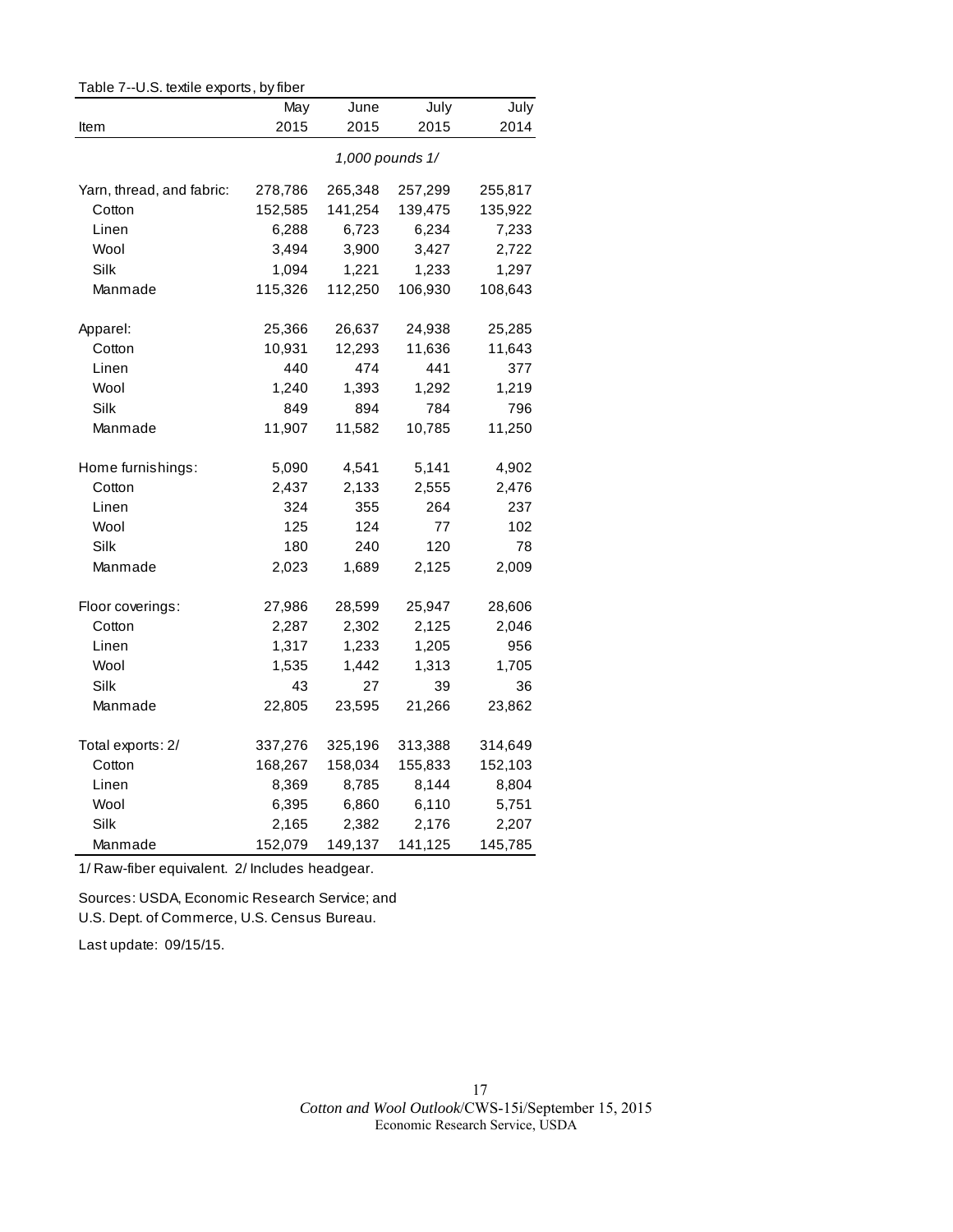| Table 8--U.S. cotton textile imports, by origin |  |  |  |  |  |
|-------------------------------------------------|--|--|--|--|--|
|-------------------------------------------------|--|--|--|--|--|

|                             | May            | June           | July            | July           |
|-----------------------------|----------------|----------------|-----------------|----------------|
| Region/country              | 2015           | 2015           | 2015            | 2014           |
|                             |                |                | 1,000 pounds 1/ |                |
| North America               | 142,463        | 154,081        | 159,506         | 156,382        |
| Canada                      | 3,018          | 3,376          | 3,152           | 2,965          |
| Costa Rica                  | 10             | 26             | 14              | 379            |
| Dominican Republic          | 9,572          | 9,234          | 8,026           | 7,271          |
| El Salvador                 | 18,906         | 20,370         | 24,742          | 23,350         |
| Guatemala                   | 7,678          | 8,441          | 9,456           | 8,541          |
| Haiti                       | 14,049         | 16,612         | 14,296          | 12,207         |
| Honduras                    | 30,128         | 32,143         | 35,528          | 34,770         |
| Mexico                      | 41,714         | 45,264         | 45,746          | 50,318         |
| Nicaragua                   | 17,387         | 18,609         | 18,529          | 16,578         |
| South America               | 3,957          | 4,790          | 5,144           | 4,759          |
| Colombia                    | 1,645          | 2,169          | 2,351           | 1,928          |
| Peru                        | 1,936          | 2,313          | 2,561           | 2,551          |
| Europe                      | 13,019         | 13,458         | 16,131          | 13,738         |
| Germany                     | 1,170          | 1,137          | 1,229           | 1,082          |
| Italy                       | 1,827          | 1,557          | 2,042           | 1,806          |
| Portugal                    | 1,113          | 1,187          | 2,364           | 1,225          |
| Turkey                      | 5,893          | 6,237          | 7,539           | 6,257          |
| Turkmenistan                | 504            | 799            | 577             | 859            |
| Asia                        | 521,320        | 597,393        | 651,756         | 612,571        |
| <b>Bahrain</b>              | 1,551          | 1,881          | 1,828           | 2,016          |
| Bangladesh                  | 49,150         | 56,435         | 62,157          | 58,234         |
| Cambodia                    | 15,530         | 17,697         | 19,437          | 19,748         |
| China                       | 214,046        | 260,599        | 290,060         | 272,767        |
| Hong Kong                   | 1,080          | 1,118          | 1,488           | 1,054          |
| India                       | 72,527         | 70,936         | 78,498          | 68,469         |
| Indonesia                   | 22,838         | 26,693         | 29,476          | 29,699         |
| Israel                      | 649            | 610            | 651             | 630            |
|                             | 1,427          |                | 1,421           |                |
| Japan<br>Jordan             | 4,641          | 1,467<br>3,708 |                 | 1,283          |
| Malaysia                    | 3,213          | 3,466          | 5,240           | 4,543<br>3,784 |
| Pakistan                    |                |                | 4,031           |                |
| Philippines                 | 59,527         | 67,470         | 70,980<br>4,830 | 67,469         |
| South Korea                 | 3,636<br>6,742 | 4,573          | 6,545           | 4,376<br>6,748 |
|                             |                | 7,003          |                 |                |
| Sri Lanka                   | 6,416          | 7,514          | 8,204           | 8,220<br>2,338 |
| Taiwan                      | 1,993          | 2,199          | 2,523           |                |
| Thailand                    | 4,379          | 6,042          | 5,258<br>597    | 6,569          |
| <b>United Arab Emirates</b> | 608            | 786            |                 | 757            |
| Vietnam<br>Oceania          | 50,750<br>34   | 56,709<br>27   | 58,114<br>31    | 53,434<br>80   |
|                             |                |                |                 |                |
| Africa                      | 14,444         | 14,994         | 17,127          | 16,202         |
| Egypt                       | 7,567          | 8,051          | 8,339           | 7,661          |
| Kenya                       | 2,471          | 2,289          | 2,243           | 2,521          |
| Lesotho                     | 2,757          | 2,330          | 3,633           | 3,192          |
| Mauritius                   | 598            | 1,220          | 1,531           | 1,363          |
| World 2/                    | 695,238        | 784,744        | 849,696         | 803,733        |

1/ Raw-fiber equivalent. 2/ Totals may not add due to rounding.

Sources: USDA, Economic Research Service; and U.S. Dept. of Commerce, U.S. Census Bureau.

Last update: 09/15/15.

*Cotton and Wool Outlook*/CWS-15i/September 15, 2015 Economic Research Service, USDA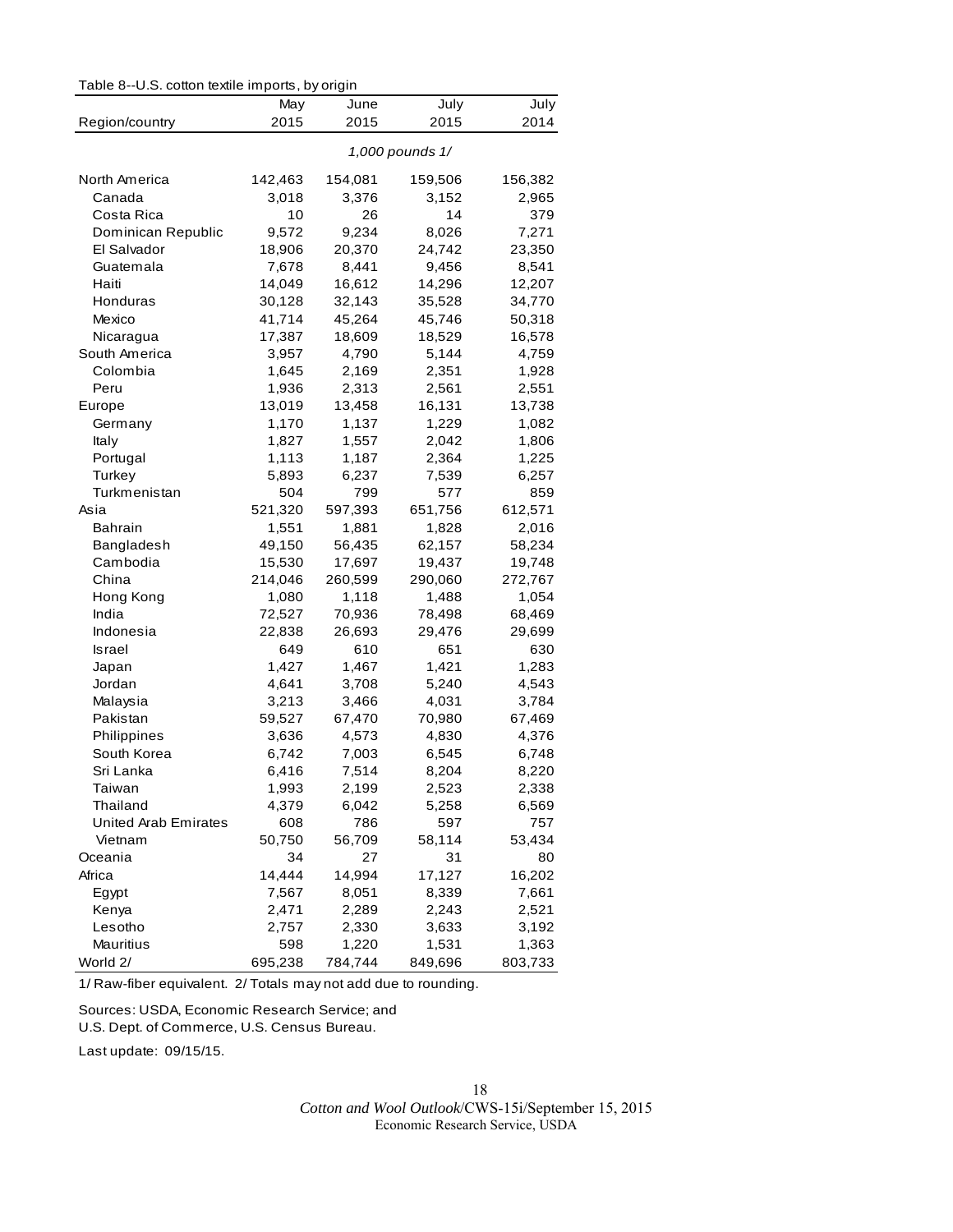|  | Table 9--U.S. cotton textile exports, by destination |  |  |
|--|------------------------------------------------------|--|--|
|--|------------------------------------------------------|--|--|

|                      | May             | June    | July    | July    |  |
|----------------------|-----------------|---------|---------|---------|--|
| Region/country       | 2015            | 2015    | 2015    | 2014    |  |
|                      | 1,000 pounds 1/ |         |         |         |  |
| North America        | 144,233         | 135,860 | 132,985 | 134,363 |  |
| Bahamas              | 103             | 136     | 147     | 63      |  |
| Canada               | 9,373           | 10,706  | 11,034  | 10,967  |  |
| Costa Rica           | 399             | 264     | 316     | 284     |  |
| Dominican Republic   | 22,689          | 19,659  | 21,853  | 19,957  |  |
| El Salvador          | 8,976           | 7,303   | 6,828   | 10,155  |  |
| Guatemala            | 2,090           | 2,099   | 1,834   | 1,761   |  |
| Haiti                | 1,177           | 1,016   | 996     | 823     |  |
| Honduras             | 68,062          | 63,862  | 62,950  | 60,027  |  |
| Jamaica              | 126             | 58      | 112     | 64      |  |
| Mexico               | 27,911          | 28,069  | 24,381  | 28,000  |  |
| Nicaragua            | 2,773           | 2,213   | 2,063   | 1,677   |  |
| Panama               | 259             | 179     | 213     | 263     |  |
| South America        | 5,540           | 4,725   | 4,993   | 4,535   |  |
| Brazil               | 491             | 218     | 339     | 467     |  |
| Chile                | 210             | 202     | 148     | 235     |  |
| Colombia             | 3,005           | 3,033   | 3,087   | 2,531   |  |
| Ecuador              | 97              | 59      | 86      | 51      |  |
| Peru                 | 1,276           | 885     | 1,070   | 571     |  |
| Venezuela            | 96              | 91      | 63      | 482     |  |
| Europe               | 3,432           | 3,050   | 2,801   | 2,860   |  |
| Belgium              | 407             | 377     | 276     | 403     |  |
| France               | 127             | 93      | 156     | 136     |  |
| Germany              | 666             | 531     | 516     | 475     |  |
| Italy                | 288             | 253     | 178     | 119     |  |
| Netherlands          | 386             | 327     | 287     | 271     |  |
| United Kingdom       | 981             | 884     | 832     | 852     |  |
| Asia                 | 13,671          | 13,084  | 12,519  | 9,491   |  |
| China                | 8,508           | 8,898   | 8,517   | 6,127   |  |
| Hong Kong            | 478             | 433     | 365     | 468     |  |
| India                | 520             | 197     | 162     | 127     |  |
| Israel               | 69              | 108     | 108     | 66      |  |
| Japan                | 1,170           | 880     | 682     | 746     |  |
| Lebanon              | 34              | 104     | 499     | 99      |  |
| Saudi Arabia         | 225             | 145     | 119     | 112     |  |
| Singapore            | 103             | 179     | 121     | 171     |  |
| South Korea          | 442             | 401     | 358     | 463     |  |
| Taiwan               | 89              | 195     | 156     | 145     |  |
| Thailand             | 48              | 83      | 78      | 71      |  |
| United Arab Emirates | 203             | 287     | 182     | 291     |  |
| Vietnam              | 524             | 182     | 31      | 287     |  |
| Oceania              | 546             | 660     | 584     | 539     |  |
| Australia            | 416             | 497     | 399     | 415     |  |
| New Zealand          | 98              | 143     | 141     | 85      |  |
| Africa               | 846             | 655     | 1,952   | 314     |  |
| South Africa         | 116             | 76      | 88      | 46      |  |
| World 2/             | 168,267         | 158,034 | 155,833 | 152,103 |  |

1/ Raw-fiber equivalent. 2/ Totals may not add due to rounding.

Sources: USDA, Economic Research Service; and

U.S. Dept. of Commerce, U.S. Census Bureau.